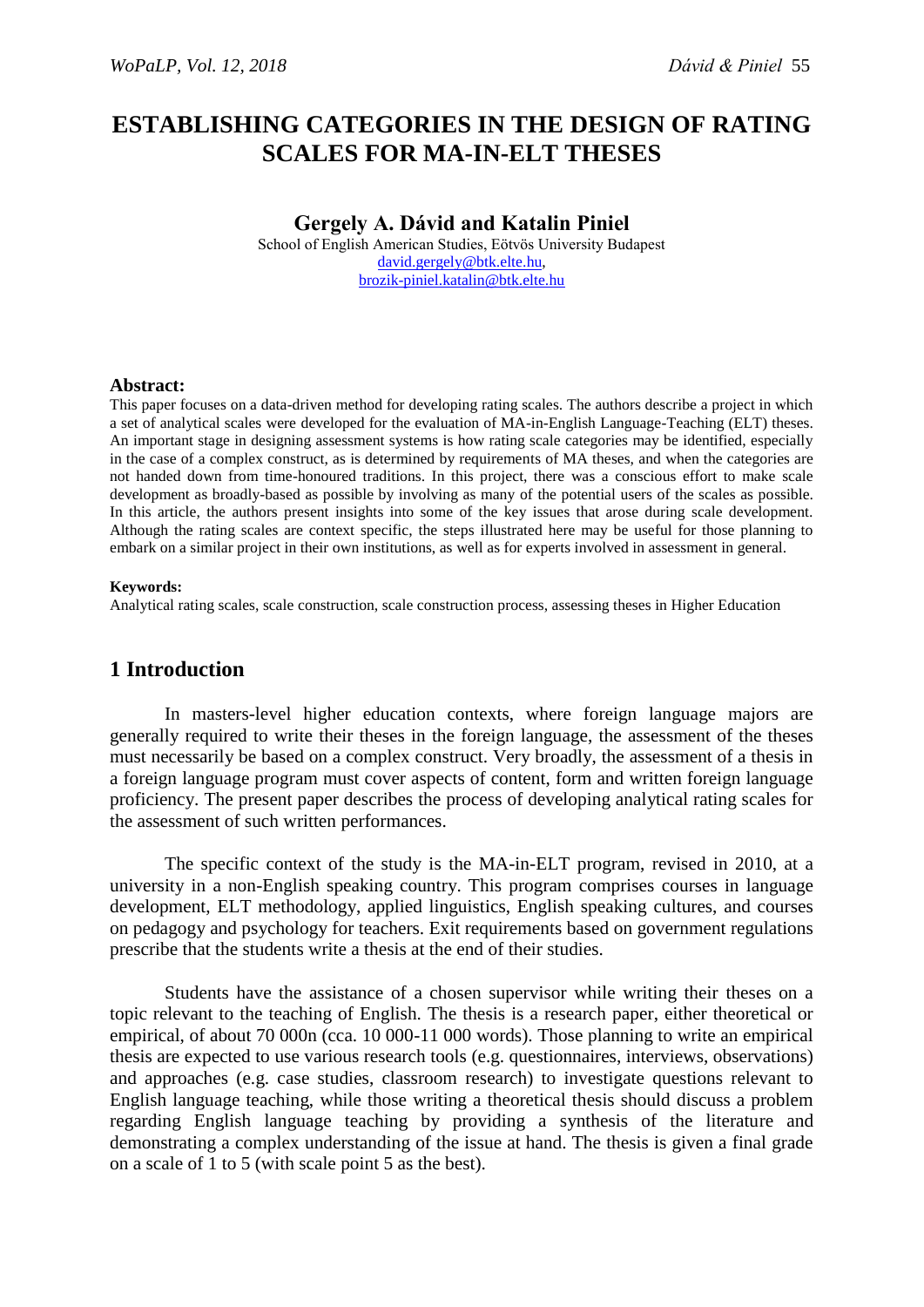The aim of the authors was to design scales for this particular program. They did not intend to impose their personal constructs (Kelly, 1955) on their colleagues, or simply write the scales themselves and then train colleagues towards those concepts, but rather they wanted to construct scales in an accountable way. In particular, this meant that everyone potentially involved in the marking of theses has to take part in identifying what desirable features they would like to see in a good thesis. This entailed collecting colleagues' input systematically and comprehensively and exploring the relationships between various desirable thesis features, before going on to establishing rating categories, rather than arriving at a priori decisions about them. It was also important to have a descriptor created for every single scale point, avoiding the development of undefined and arbitrary scales. Thus, the design process began with the consideration of important issues discussed in the sections below.

The researchers were well aware that they were conducting their research in a resource-poor educational context. Therefore, they knew that double-marking by two wholly external raters was not a possibility due to the limited resources available. The researchers were also aware that involving the supervisor would not be palatable to some professionals in the field, but the only way a second rating was possible in this context was to follow department practice in which supervisors act as second raters.

# **2 Theoretical background**

Given the manifold requirements of supervision (Shanklin & Thurrell, 1996; Swales, 2004), the researchers anticipated that, indicative of a complex thesis construct, staff would identify a large number of desirable features for the scales. This pointed to the need to explore how this complexity would be represented in the scales, with a number of categories still manageable for raters. The researchers, therefore, were to consider the issues of the complexity and heterogeneity of the assumed thesis construct as well as the issue of the scale construction process. In addition to the field of language testing, they were to look for developments in other related and relevant fields. It should be added that this paper is not about writing or the assessment of writing, as it only addresses a few aspects of assessing written performances that are relevant to theses.

### **2.1 Issues of complexity**

The researchers felt that, for this project, they were not going to modify the thesis construct, assumed to exist in the collective awareness of staff, but rely on what experience colleagues had already acquired (Shanklin & Thurrell, 1996). They also felt that the desirable thesis features that colleagues were to identify did not deviate substantially from what is expected of MA theses internationally. An investigation of Swales (2004, pp.99-100), for example, shows that "a strong focus on the real world", the word length, the number of references and, last but not least, the following of the IMRaD structure<sup>1</sup> of research papers are requirements familiar to staff and compatible with current conceptualizations of academic writing (Tankó, 2011).

1

<sup>1</sup> Introduction, Method, Results and Discussion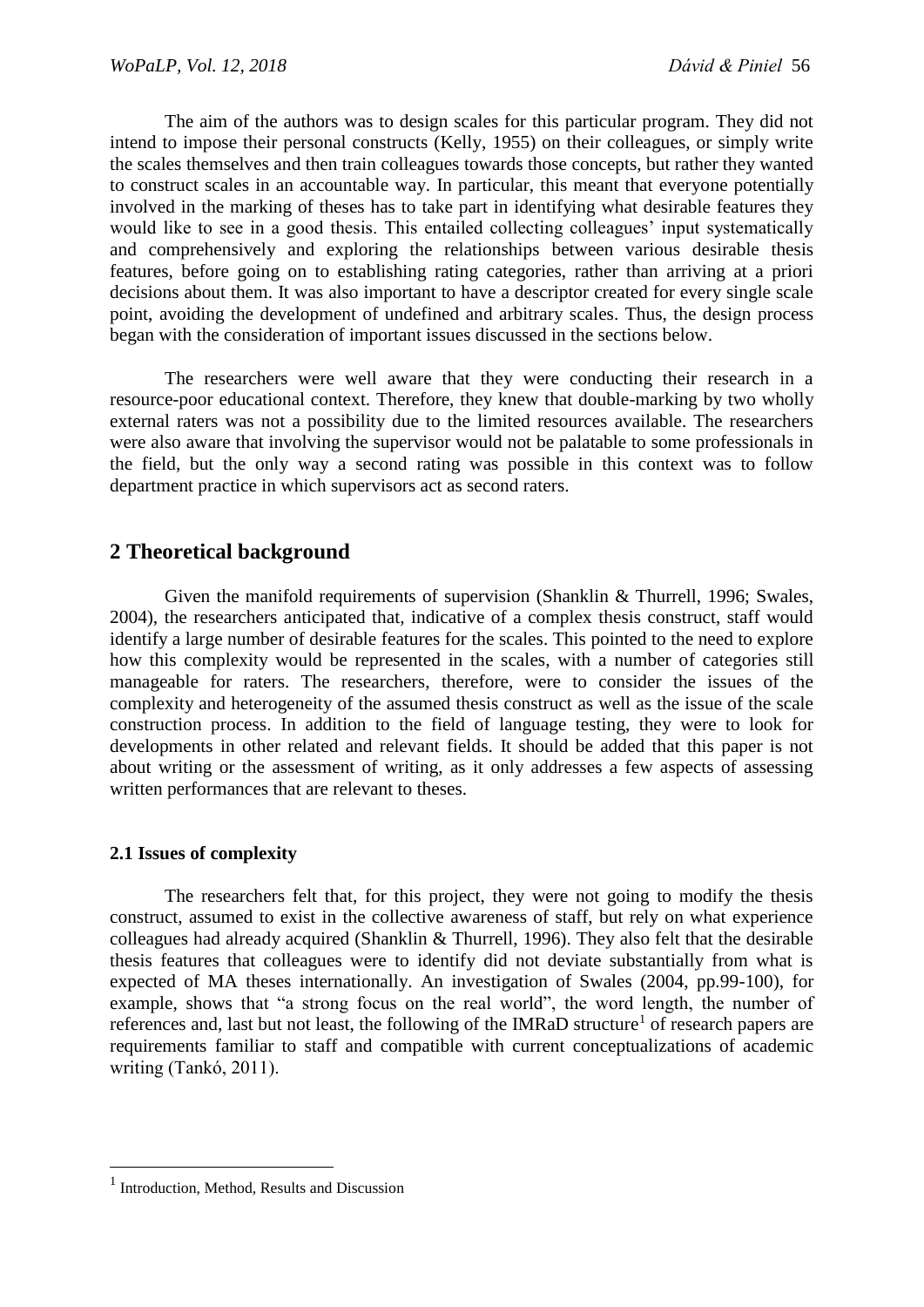| <b>Broad construct</b> | <b>Rating scale categories</b> | Number of    | <b>Points awarded</b> |
|------------------------|--------------------------------|--------------|-----------------------|
|                        |                                | <b>bands</b> |                       |
| Form                   | Format                         |              | $0 - 5$               |
|                        | English language               |              | $0 - 5$               |
|                        |                                |              |                       |
| <b>Content</b>         | Review of the literature       |              | $0 - 5$               |
|                        | Analysis                       |              | 0-10                  |

Table 1. The Scales used in the MA in English – British Culture and History Track

A typical problem with rating systems is that the complexity of the construct is not matched by the complexity of the assessment tool. An appropriate example comes from another MA program at the same university, in which the definition of the construct is very simple with the broad and time-honoured distinction made between form and content (Table 1). Form is further specified as format and language, while content is specified as review of the literature and analysis, but beyond that the scales still allow the assessor a lot of leeway in interpreting what exactly is expected, which is probably what Weigle (2002) refers to as "general impression marking" (p.112). The lack of appropriate construct definition in the scales (Table 1) is compounded by the lack of descriptors attached to the numerical scales.

| <b>Category label</b>         | <b>Number of bands</b> | <b>Points awarded</b> |
|-------------------------------|------------------------|-----------------------|
| <b>Task achievement</b>       |                        | 0-10                  |
| <b>Coherence and cohesion</b> |                        | $() - 5$              |
| Range and accuracy            |                        | ()-5                  |
| Appropriacy                   |                        | -- ۱                  |

Table 2. The structure of Euroexam Scales for EFL Writing until 2012

Table 2 shows writing scales by Euroexams (2007), a public language exam, reproduced here without their descriptors, where the construct appears to be appropriately differentiated. The inclusion of *coherence and cohesion* and *range and accuracy* look sensible to the expert eye because *coherence and cohesion* are well known logically related concepts as are *range and accuracy* (Tankó, 2005). Nonetheless, when the scales are actually used for rating, both combinations are suspect. The question arises about how raters would deal with scripts that are coherent but lack sufficient cohesive features, or how raters will score a paper high on accuracy, but low on range.

#### 2.1.1 Categories, bands and psychology

1

Professionals in the field argue that there are limits to the number of differences one can reliably make. In the Common European Framework of Reference (CEFR) (Council of Europe, 2001, p.193), the authors state that "received wisdom is that more than 4 or 5 categories starts to cause cognitive overload, and that seven categories is psychologically an upper limit<sup>32</sup>. Luoma (2004) states that "five to six criteria may be close to the maximum" (p.80). However, a closer inspection of the sources reveals that some authors actually discuss identifying the difference between bands (scale points), rather than the difference between assessment categories. Pollitt (1991) states that it is optimistic "to claim even 5 reliable

<sup>&</sup>lt;sup>2</sup> The 2018 revision of the CEFR does not include a chapter that makes the same point.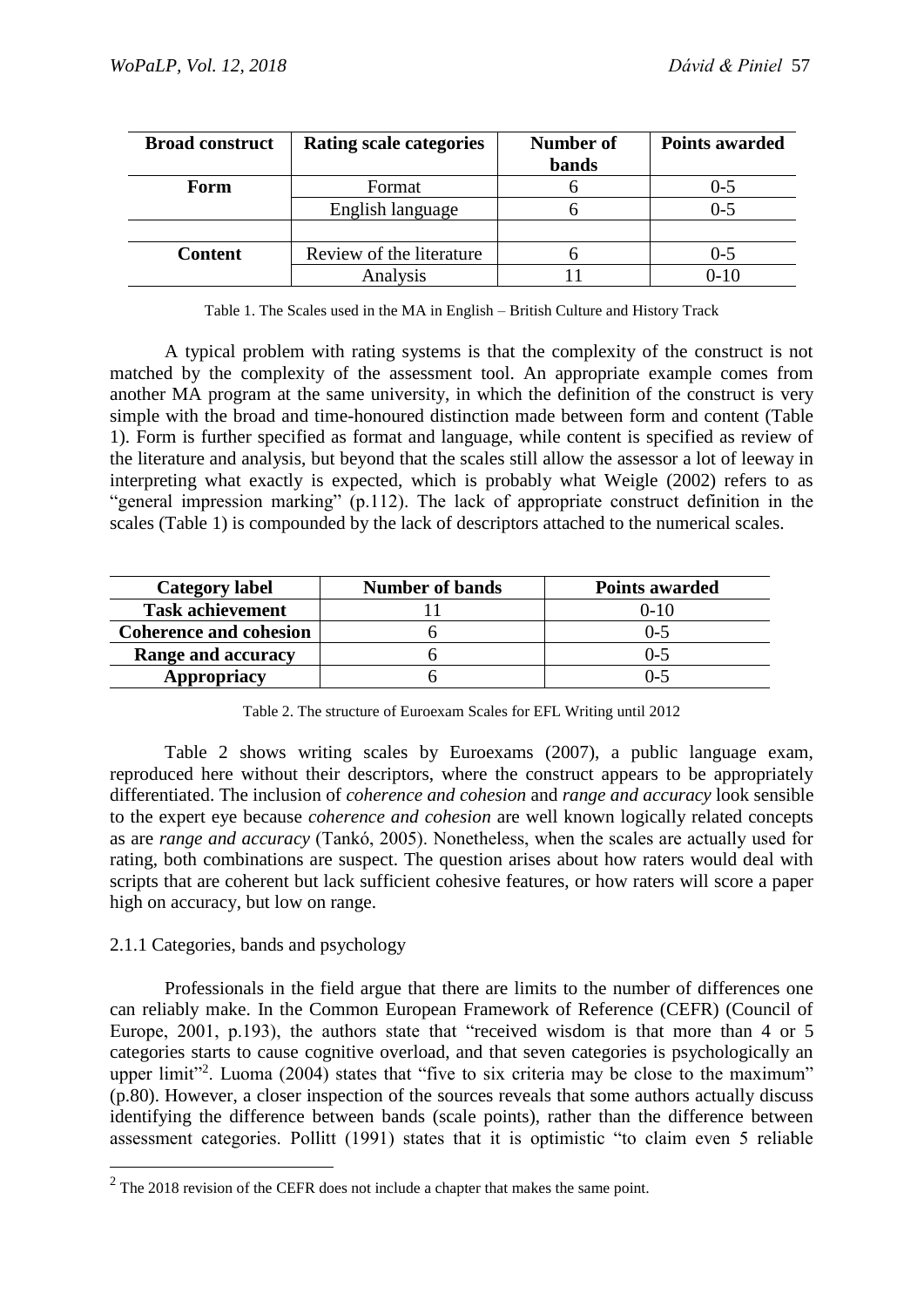bands" (p.90). Alderson, Clapham, and Wall (1995) recommend scales of "no more than about seven [scale] points, as it is difficult to make much finer distinctions" (p.111). In line with the above, Luoma (2004) suggests "the lower the number of levels [in a scale], the more consistent the decisions" (p.80), adding that in particular testing contexts scales have four to six levels. Weigle (2002) does not recommend a specific number, but only implies an upper limit to the number of points (levels) in a scale (p.123).

All statements by the sources above are driven by the notion of increasing inter-rater reliability through seeking agreement on the fewest possible number of bands. Given that rating differences can never quite be avoided, a different conceptualization of reliability, separation reliability (Linacre, 1998), actually invites the construction of rather more bands, provided, of course, that it is possible to construct meaningful descriptors for each band. In this paradigm, observed rating differences constitute the basis for the variability of information that probabilistic software uses to reliably estimate scale categories, thus suggesting to the researchers how many categories might be needed.

#### **2.2 Heterogeneity of the Construct**

The researchers also considered the breadth of the concepts staff would identify. Some of them would appear narrow, while others as fairly broad and complex. Some features would seem to denote exactly the same entity and only be a matter of different wording; some others would show a small difference in meaning, whereas further concepts would show considerable differences. The question the researchers asked was how this long list of concepts was to be combined, accountably, into a smaller set of categories.

This heterogeneity raises the issue of a differential weighting of the categories. Some colleagues would predictably want to give different weights to some categories, according to perceived breadth (inclusiveness) or importance. However, the researchers knew that differential weighting can distort measurement, and equal weighting needs to be restored, or introduced, before the performance of scales can adequately be analyzed for misfitting elements (Linacre, 2006). They were also aware that a number of pedagogical considerations might call for differential nominal weights in advance (Alderson, Clapham & Wall, 1995). They felt, however, that specifying weights in advance would possibly defeat their mission to bring out, throw light on and then operationalize staff constructs. Equal weighting was desirable and more logical, once the proposed set of categories were all to come from an unordered taxonomy.

#### 2.2.1 The Process of Rating Scale Design

Finally, the researchers considered the process of scale development in light of the literature and what they had previously observed around them. In the testing of foreign language speaking, Fulcher (2003) identifies two broad approaches to rating scale design, being either intuitive or data-based. Fulcher's description of data-based methods includes scale design on the basis of observed test discourse (Fulcher, 1996), a method described by Upshur and Turner (1995) as empirically-derived, binary choice, boundary definition (EBB) scales. It also includes what Fulcher (2003) calls "the scaling of descriptors" (p.88), which he associates primarily with North (2000), who, in the development of the illustrative scales for the CEFR (2001), calibrated a large number of descriptors.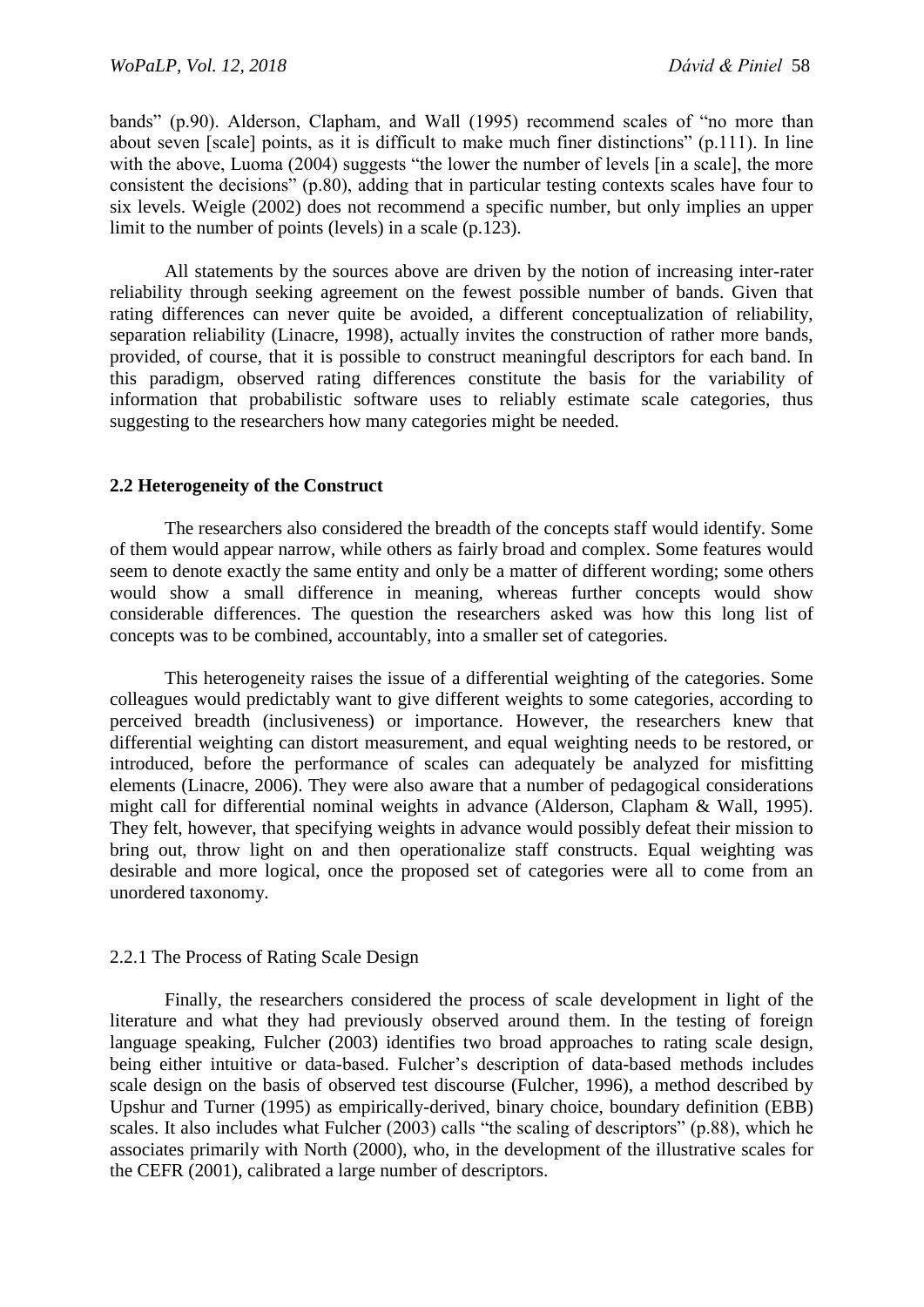Fulcher, Davidson, and Kemp (2011) have applied a different system of categories, classifying methods as either measurement-driven or performance data-based. While it is not entirely clear why the intuitive (a priori) methods would be classified as measurement-driven here, Fulcher et al. (2011) suggest that in such methods descriptors are scaled "to create a scale with a pre-defined number of levels" (p.7), whereas performance data-based methods are "grounded in performance data" (p.9). Thus, Fulcher et al. (2011) move North's CEFRrelated scaling work (North, 2000) from the status of data-based scale development in Fulcher (2003) to a status of a measurement-based method (i.e., not performance data-based).

According to the researchers' experience, it is often a small group of professionals, even a single person who writes the descriptors for the many assessors who use them. Although anecdotal evidence from 'industrial lore' does not readily translate into publications that can be referred to, causing real practices to remain hidden, the intuitive approach, coupled with differential weighting, may result in unjustified combinations of categories. The researchers have first-hand knowledge that the scales in Table 1 and Table 2 were developed intuitively. The designers used their judgement but had no information whether these combinations were in fact justified.

In addition, the authors suggest that it may not be reasonable to train examiners heavily for scales whose wording is not their own. Copying, lifting from other scales, rather than developing them on the basis of empirical data has also been witnessed (Fulcher, 2003, p.93), which can jeopardize validity, as any measure developed for a particular purpose may not lead to similar attributes of validity in a different context where the purposes of assessment are most probably also different.

The validity of (scores from) such intuitively developed scales, shaped by a mere handful of people can easily be called into question. The researchers observed that the editing and drafting process may be affected by the status of the participants at work, by variable attendance at and the group dynamics of meetings, rather than theory, the wider practice and research. Therefore, the researchers' goal was to involve as many of the potential raters as possible in the data-driven scale development process. It should be more professional, as well as more valid and ethical, to research the examiners' personal constructs as an alternative (Kelly, 1955) and compile the assessment scales from the insights of as many staff as possible.

#### 2.2.2 Scale Construction in Foreign Language Testing

Although there are publications on designing rating scales, most studies rely on analyzing performance data to arrive at scale categories (e.g., Biber & Gray, 2013). There are also examples of studies that use both performance data as well as rater cognition (e.g., Brown, 2006a; Brown, Iwashita and McNamara, 2005; Cumming, Kantor, and Powers, 2002) to inform the rating scale development process. Finally, there have been researchers who have arrived at rating scale categories by investigating previous literature, looking at documents as well as investigating performance data (e.g., Jin & Mak, 2013). Nonetheless, in the present case, the researchers were not very well served by the literature about how to determine context-specific scale categories in the absence of performance data.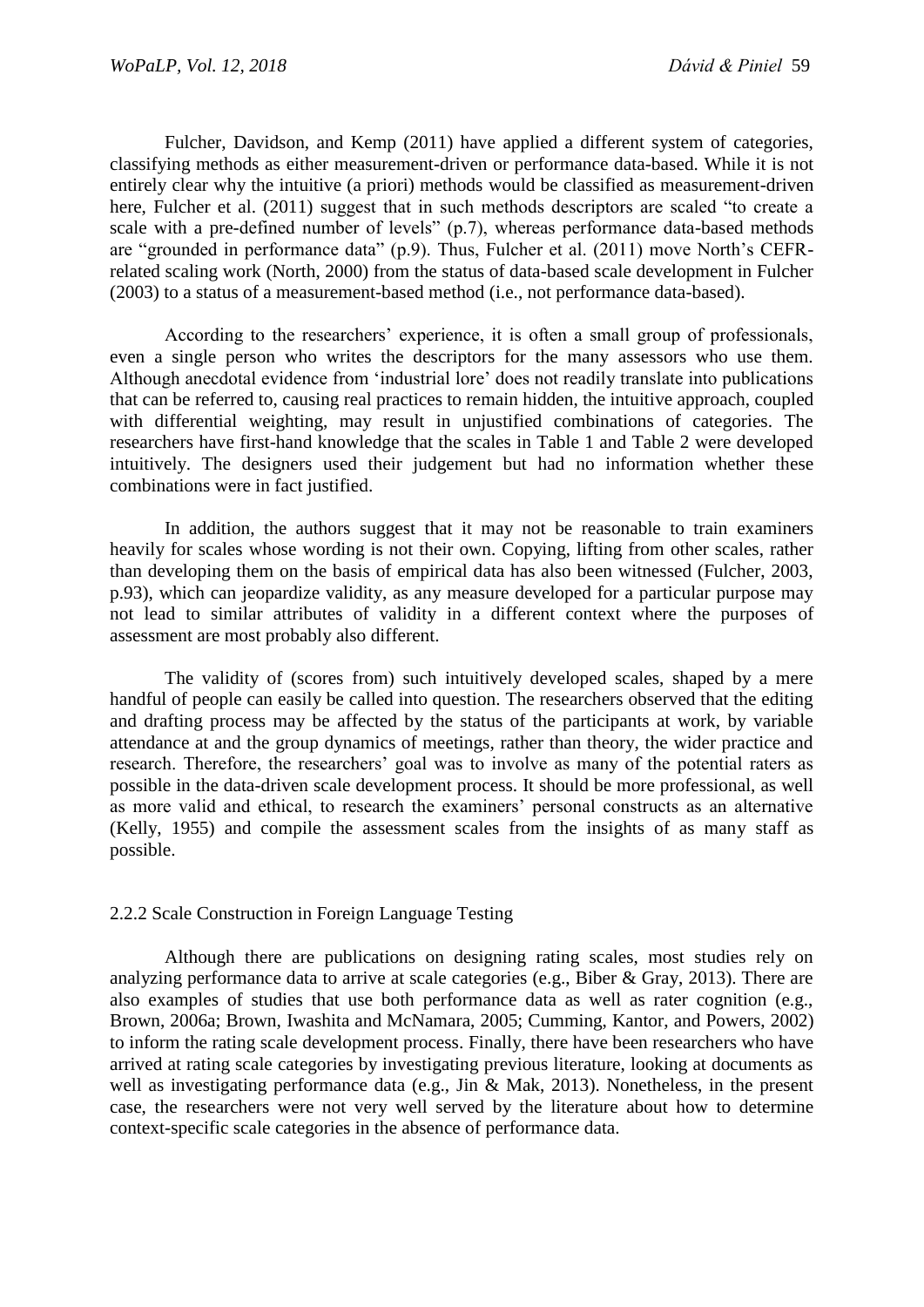In other projects, the authors focused on the vertical placement of descriptors on a scale and the differences between levels (e.g., Brown, 2006b) rather than on determining the rating categories themselves. Fulcher (1996) developed a single scale, of fluency, while Upshur and Turner (1995) designed descriptors for only two categories. North (2000) qualitatively identified a hierarchy of categories, in advance again (pp.182-183). His descriptors formed a single, very long scale after calibration. The approach of these authors may be characterized by determining the categories a priori and the development of descriptors for predetermined categories. One comparable and highly relevant venture, however, is Chalhoub-Deville's (1995), who replaced a complex set of hierarchical generic and task specific categories with three simpler, generic categories.

Fulcher et al. (2011) propose using Performance Decision Trees (PDTs), in the context of travel agency service encounters. PDTs are a series of binary yes/no decisions and, as Fulcher et al. (2011) admit, bear a strong resemblance to Upshur and Turner's (1995) EBB scales. While Fulcher et al. (2011) provide a decision tree that amounts to a single category, they do not offer a solution for determining scale categories. Nevertheless, their work highlighted some of the most important values (goals) for this project. Apart from PDTs as a technique, these include the need to base the rating scales on performance data, as much as possible, although Fulcher et al. (2011) clearly recognize that some performance data-based techniques are extremely time consuming to apply (p.9).

#### **2.3 Rating Scale Design in Psychology, Health and Related Fields**

The researchers also felt the need to collect insights from other fields such as psychology, health and social work, where rating scales are used for a variety of evaluation purposes. These scales demonstrate interesting differences, in comparison with what practitioners expect in language testing. Most importantly, many scales are not presented in a table, with descriptors and attached scale values, but are more like long series of dichotomous or polytomous test items. The reader cannot help noticing that scales so constructed usually have many more categories (items) than might be anticipated on the basis of the literature reviewed above (Council of Europe, 2001; Luoma, 2004). If five or six categories are the maximum that one can pay attention to, the rater would not be able to pay attention to 25 statements, each rated on a 4-point scale (Yanosky, Schwanenflugel, & Kamphaus, 2013); or 25 items, each rated on a 5-point scale (Kivissari, Laasonen, Leppämäki, Tani, & Hokkanen, 2012); or even 15 items, rated with a 7-point scale (Mayes et al., 2012). It appears, in these disciplines, responses from all the items together add up to an overall scale – an instance of terminological difference.

Inspiration also came from Thurstone's (1927a, 1927b) and Edwards' (1957) work. He stated that judgments of sensed differences would fall along a psychological continuum and presented the law of comparative judgment (1927a), which is essentially a formula that can be used to calculate scale values on the basis of paired (pairwise) comparisons. His work is instructive because it assumed that the desirable features to be consolidated in one category were located somewhere along a continuum of psychological distance. In addition, Thurstone's law bears a strong resemblance to the theoretical bases of more recent probabilistic measurement models. Considering the variety of potential features and their breadth, the researchers felt that constructing their scales in a merely intuitive way would not make for accountability and would be open to the various threats discussed above. The complexity of the thesis construct assumes a complex assessment tool with a number of rating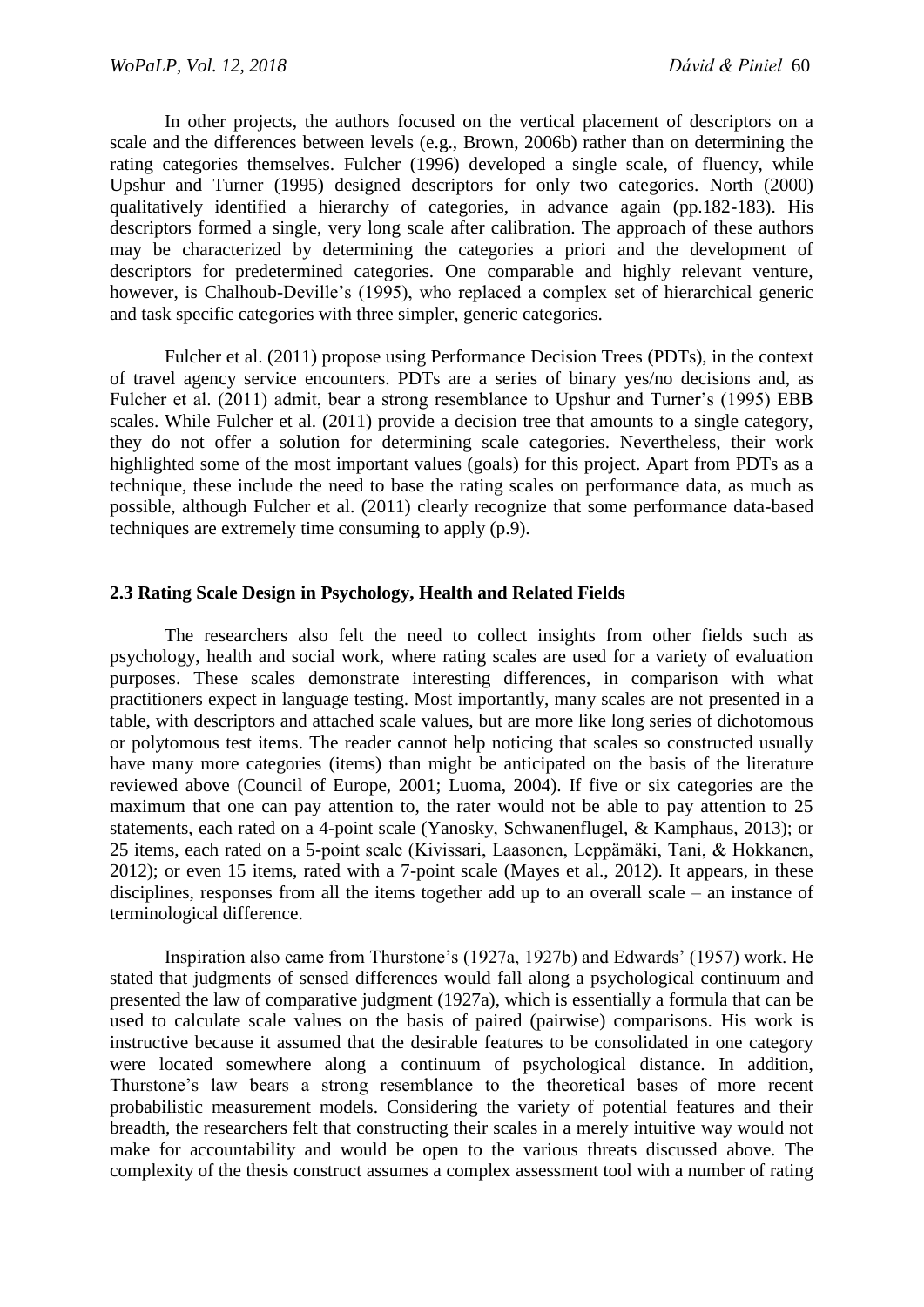categories and which, consequently, points to developing analytical scales rather than a single holistic one.

Considerations of psychology and measurement requirements, in addition to reasons of practicality and feasibility, demand that a large number of desirable features be consolidated into a smaller number of categories in most educational contexts, when rating scales are used as assessor-oriented scales (Alderson, 1991). The central problem for this project was how many assessment points of view (and in what combination) should be allowed as a maximum so that the rating could still be done reliably, and the complexity of the thesis construct be maintained to the largest extent possible.

# **3 Methods**

The aim of the research was to develop analytical scales for the assessment of theses in an MA-in-ELT program, using a data-driven framework, based on the considerations outlined above. The main research question guiding the study was as follows: How can a set of analytical scales be developed in an accountable way?

This question can be broken down into the following more specific ones:

- 1. What desirable features should good MA theses demonstrate?
- 2. How can a large number of features be consolidated into a smaller number of categories (as staff members were expected to identify many features)?
- 3. How can descriptors for each band be formulated in a way that they capture levels of performance?
- 4. How should the appropriacy of the scales, obtained through PDTs (EBBs), be checked?
- 5. How good were the scales shown to be, when tested with data from ratings?

Research comprising five phases of a mixed methods design (Tashakkori & Teddlie, 2003) was devised. Essentially, the researchers chose an empirical approach including both qualitative and quantitative data collection and analysis. The first phase was qualitative, in which they explored their colleagues' views asking them what features they thought were criterial. In the second, quantitative phase they used a questionnaire to explore the multiple relationships between the criterial features, with the purpose of consolidating them into rating categories (Glaser & Strauss, 1967). In the third, a branching approach (Upshur & Turner, 1995) was followed, leading to the writing of descriptors. In the fourth phase, the content of the emerging descriptors was scaled. Finally, in the fifth, the scales were tested on data from thesis ratings, which were analyzed statistically. For an overview of the methodological framework and approaches taken in particular phases, see Table 3.

#### **3.1 Participants**

All colleagues currently teaching in the program, thus supervisors and markers of the theses  $(N = 40)$ , were asked to participate. It was an important principle, and an important feature of accountability, to try to collect input in a way that all staff could contribute. For this reason, there was less emphasis on meetings, where attendance would unavoidably vary, and more on techniques, such as questionnaires, that ensure the independence of the respondent and prevent dominance by authority figures. With the exception of a few, the majority have over ten years' experience of supervision in higher education.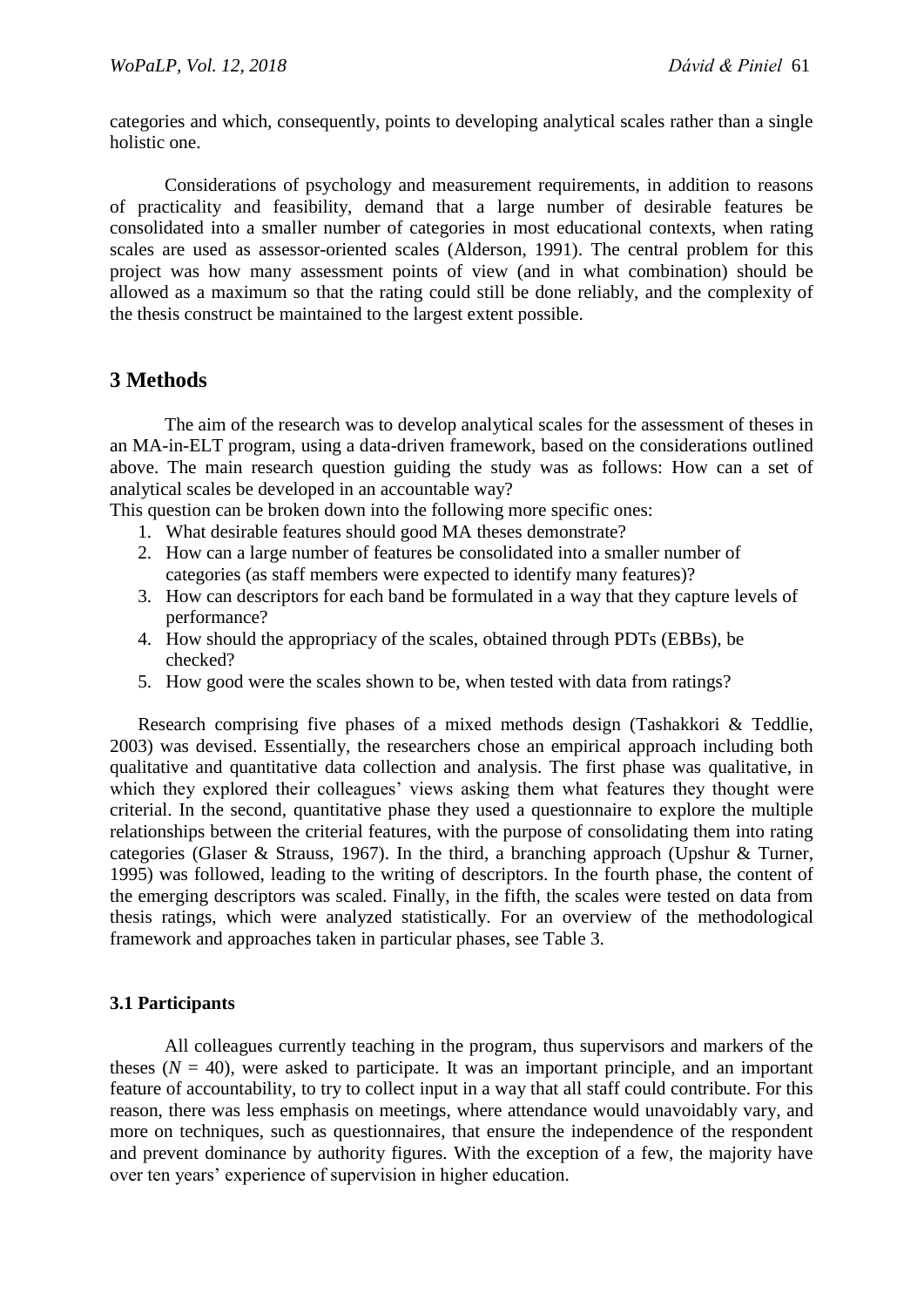### **3.2 Instruments and Procedures**

In the following sections the procedures are presented, which is necessary in order to appreciate the thinking behind the decisions. What may seem like results of the research are, in fact, procedural results, necessary for a proper appreciation of the answers to the research questions. Final results will be discussed in the relevant section following these procedural results.

| <b>Step</b>             | <b>Purpose</b>                                                                                                                                                   | <b>Methodology</b>                                                                                                                                                      | Data analysis                                                                         | <b>Justification</b>                                                                                                                                                    | <b>Expected</b>                                                         |
|-------------------------|------------------------------------------------------------------------------------------------------------------------------------------------------------------|-------------------------------------------------------------------------------------------------------------------------------------------------------------------------|---------------------------------------------------------------------------------------|-------------------------------------------------------------------------------------------------------------------------------------------------------------------------|-------------------------------------------------------------------------|
|                         |                                                                                                                                                                  | and data                                                                                                                                                                | procedures                                                                            |                                                                                                                                                                         | results                                                                 |
| $\mathbf{1}$            | Explore potential<br>raters'<br>expectations of<br>the performance                                                                                               | Qualitative,<br>Raters provide<br>descriptions of ideal<br>performances                                                                                                 | Constant<br>comparative<br>method (Maykut &<br>Morehouse, 1994)                       | Qualitative<br>approach for data<br>collection allows<br>for new aspects to<br>emerge                                                                                   | Preliminary<br>list of criteria<br>for<br>assessment                    |
| $\overline{2}$          | Investigate<br>psychological<br>distance between<br>features (see<br>Results of step 1)<br>creating a<br>manageable<br>number of<br>categories for the<br>raters | Quantitative,<br>Participants'<br>responses on<br>paired-contrasts<br>questionnaire<br>indicating<br>relationship<br>between pairs of<br>features (Thurstone,<br>1927a) | Facets (Linacre,<br>2006),<br>$X^2$ statistic Multi-<br>Dimensional<br>Scaling (SPSS) | Allows gathering<br>quantitative<br>evidence for the<br>distance between<br>categories                                                                                  | A<br>manageable<br>number of<br>main criteria<br>for<br>assessment      |
| $\overline{\mathbf{3}}$ | Create levels and<br>band descriptors<br>for each category                                                                                                       | Qualitative,<br>Descriptions of<br>ideal performances<br>by potential raters                                                                                            | Performance<br><b>Decision Trees</b><br>(Fulcher et al.,<br>2011)                     | PDTs to identify<br>features with clear<br>characteristics of<br>the different<br>levels                                                                                | Band<br>descriptors<br>for each<br>category                             |
| $\overline{\mathbf{4}}$ | Scaling<br>descriptors'<br>content elements                                                                                                                      | Qualitative and<br>quantitative,<br>Field notes of the<br>discussions of<br>focus-group<br>interviews. Second<br>questionnaire data                                     | Emerging issues<br>Facets                                                             | Ensure<br>transferability and<br>credibility across<br>raters                                                                                                           | Refining the<br>descriptors<br>for each<br>category and<br>each band    |
| $\overline{\mathbf{5}}$ | Test run                                                                                                                                                         | Quantitative<br>Real performance<br>data                                                                                                                                | Many-Facet Rasch<br>Measurement<br>analysis with Facets<br>(Linacre, 2006)            | Many-Facet<br>Rasch<br>Measurement<br>(Linacre, 2006)<br>allows researchers<br>to assess the<br>functioning of the<br>rating scale<br>(categories, bands<br>and raters) | Suggestions<br>for ways to<br>further fine-<br>tune the<br>rating scale |

Table 3. Tabular Overview of Phases and Methodologies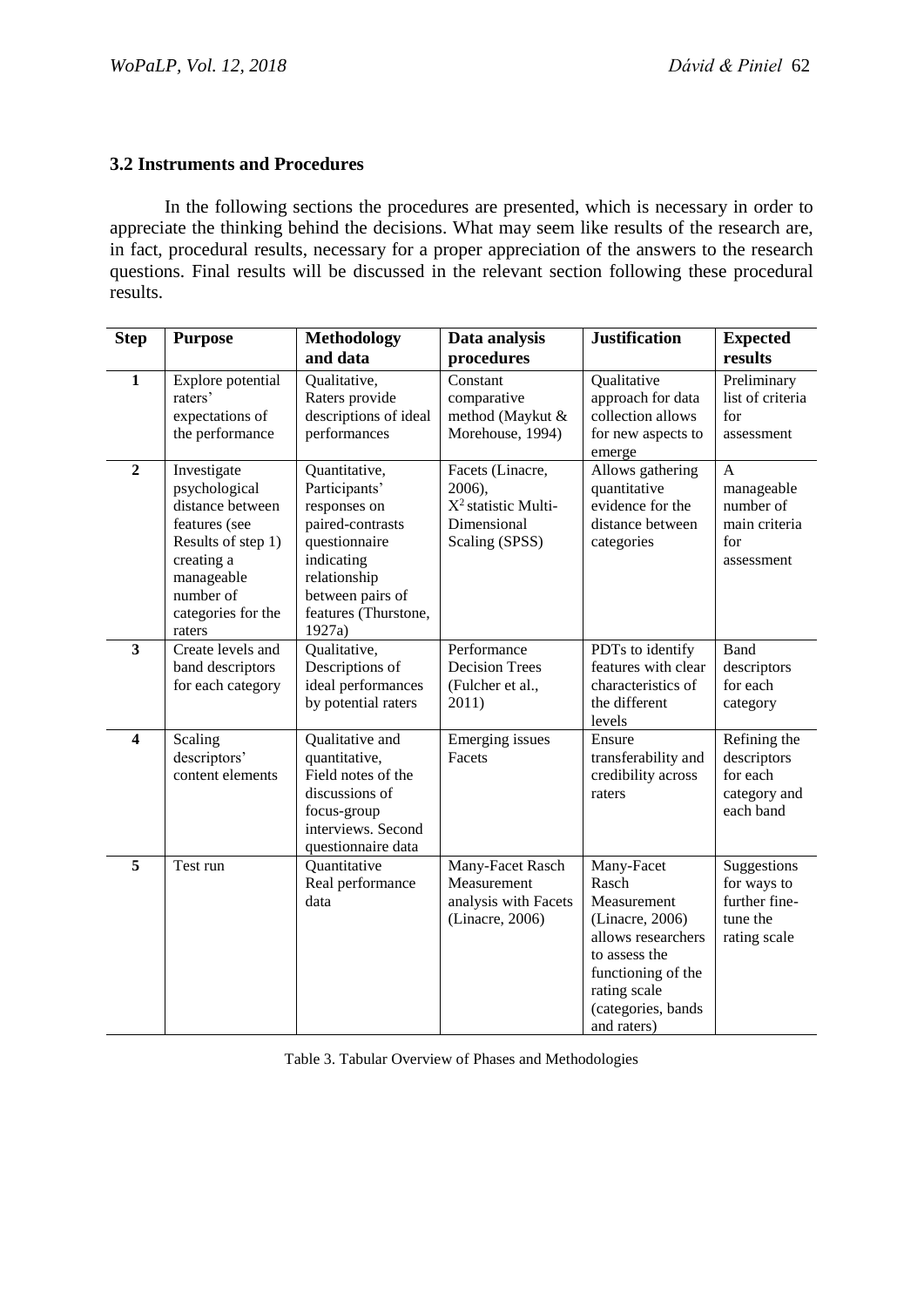#### 3.2.1 Eliciting the desirable features of an MA-in-ELT thesis.

In the first, exploratory phase, participants were asked to write short, 100-word passages about what features they found important in good MA theses. These definitions ( $n =$ 13) were analyzed using the constant comparative method (Maykut & Morehouse, 1994), with the emphasis on the "what" (i.e., what features colleagues considered desirable) rather than on "how" or "how well" (i.e., the degree to which criterial features may be observed), hence the focus on nouns and noun phrases, rather than adjectives. In this way, 21 desirable features were identified, which included such concepts as "analytical framework", "citation conventions" or "familiarity with the literature" (full list in Table 4).

| 1.  | Analytical framework            | 13. | Originality                        |
|-----|---------------------------------|-----|------------------------------------|
| 2.  | Argumentation                   | 14. | Quality and number of sources      |
| 3.  | Citation conventions            | 15. | Quality of research                |
| 4.  | Contribution to the field       | 16. | Quality of writing                 |
| 5.  | Enhanced awareness              | 17. | Reporting of research              |
| 6.  | <b>Focus</b>                    | 18. | Research methods and procedures    |
| 7.  | Familiarity with the literature | 19. | Structure of writing               |
| 8.  | Formal requirements             | 20. | Synthesis of knowledge and skills  |
| 9.  | Implications                    | 21. | Theoretical and experiential basis |
| 10. | Independence                    |     |                                    |
| 11. | Interpretation of findings      |     |                                    |
| 12. | Layout                          |     |                                    |
|     |                                 |     |                                    |
|     |                                 |     |                                    |
|     |                                 |     |                                    |

Table 4. The Initial 21 Thesis Features as Identified by Staff

3.2.2 The paired contrasts questionnaire and its outcomes.

As expected, the list of 21 features could not be used to evaluate theses. The researchers deemed they were too many for the readers to reliably work with. Apart from this, the items on the list were heterogeneous, including broad concepts such as "quality of research" as well as some with a more limited scope, such as "layout", while others appeared either identical or very close, such as "structure of writing" and "argumentation". As a result, in the second phase, the goal was to consolidate the list into fewer categories. For this purpose, a long questionnaire made up of paired contrasts was devised in which each feature was contrasted with every other feature except itself. Thus, the questionnaire comprised 210 items  $((n \times (n-1))/2 = 210$  comparisons).

The instrument was expected to shed light on the psychological distance between the concepts in each pair (cf. Thurstone, 1927a, law of comparative judgments). Participants were asked to respond to each item and indicate whether they saw

- the paired concepts as identical with each other (no psychological distance between them),
- one of the concepts as part of the other (part/whole relationship, with little psychological distance in between),
- the paired concepts as near synonymous (some psychological distance between them),
- the paired concepts as different (with a considerable distance between them).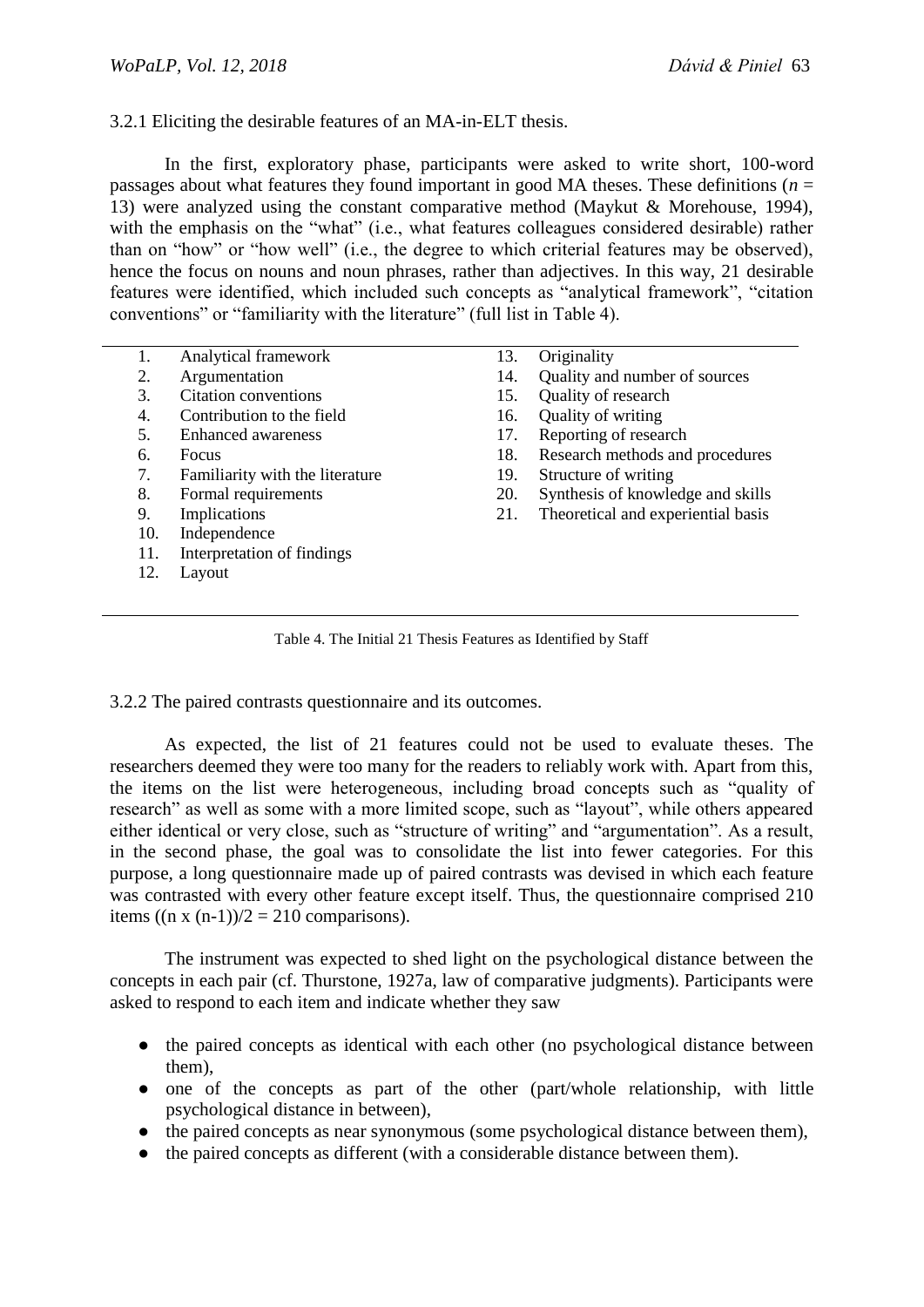As the four choices above imply a scale, respondents' answers were assigned numerical values (*identical* - 0, *part/whole* - 1, *near synonymous* - 2, *different* -3). Out of 40 staff, 33 filled in the questionnaire.

The consistency of the questionnaire was determined statistically, using SPSS version 17.0. The instrument had a Cronbach's alpha value of 0.97. The fit characteristics of the data were also examined using Facets (Many-facet Rasch Measurement, MFRM) (Linacre, 2006). This meant checking whether some items or respondents generate unlikely and improbable responses, thereby generating variance that cannot be explained on the basis of the measurement model. The researchers identified one feature, "reporting of research", as misfitting, of the proposed 21. Out of the seven contrast pairs that showed considerable misfit, "reporting of research" was present in four. Indeed, respondents may have had difficulty establishing the relationship between "reporting of research" and the other features since all the features are, one way or other, a report on some research aspect. Likewise, the analysis identified three respondents as misfitting. This included one person, for example, who apparently only thought the features to be different from others, therefore, making no attempt to establish the links between features. As a result, the one misfitting feature and the three participants above were eliminated from further analyses.

In order to evaluate the psychological distance between the remaining 20 features, that is, to establish larger categories, a series of non-parametric tests (one-way  $\chi^2$ , p < .05) was used. These analyses would not only serve as a basis for merging the features, but they would also lead to categories that are still informative and manageable for raters. Going through as many  $\chi^2$  distributions as questionnaire items yielded important information about which features may be justifiably combined into a category. Some contrast pairs, for example item 12 in Table 5, showed the uncertainty of the respondents and failed to show significant differences. Some other differences were significant, however, and testified to a good measure of agreement among the participants. For example, item 48 showed that, although the features of "originality" and "independence" were not seen as identical by many, the fact that 24 respondents out of 30 thought they were related convinced the researchers that these features could be brought together in the same category. Similarly convincing responses were given to item 110, where altogether 26 respondents agreed that these features were related.

The data also provided information about which features should not be combined. Building the "independence/originality" category gained further support from the counterexamples of items 81 and 123, as the responses suggested that "originality" should not be grouped with either "familiarity with the relevant literature" or with observing "formal requirements". Thus, the responses implied that "originality" is not to be expected from studying the literature or formal requirements. Following up further contrast pairs, the researchers received support even from negative evidence. For example, items 131 and 156 both showed respondents as rather divided, leading to the conclusion that "originality", and consequently "independence", should not be placed in the same category where either "synthesis of the literature" or the "use of an analytical framework" will be placed.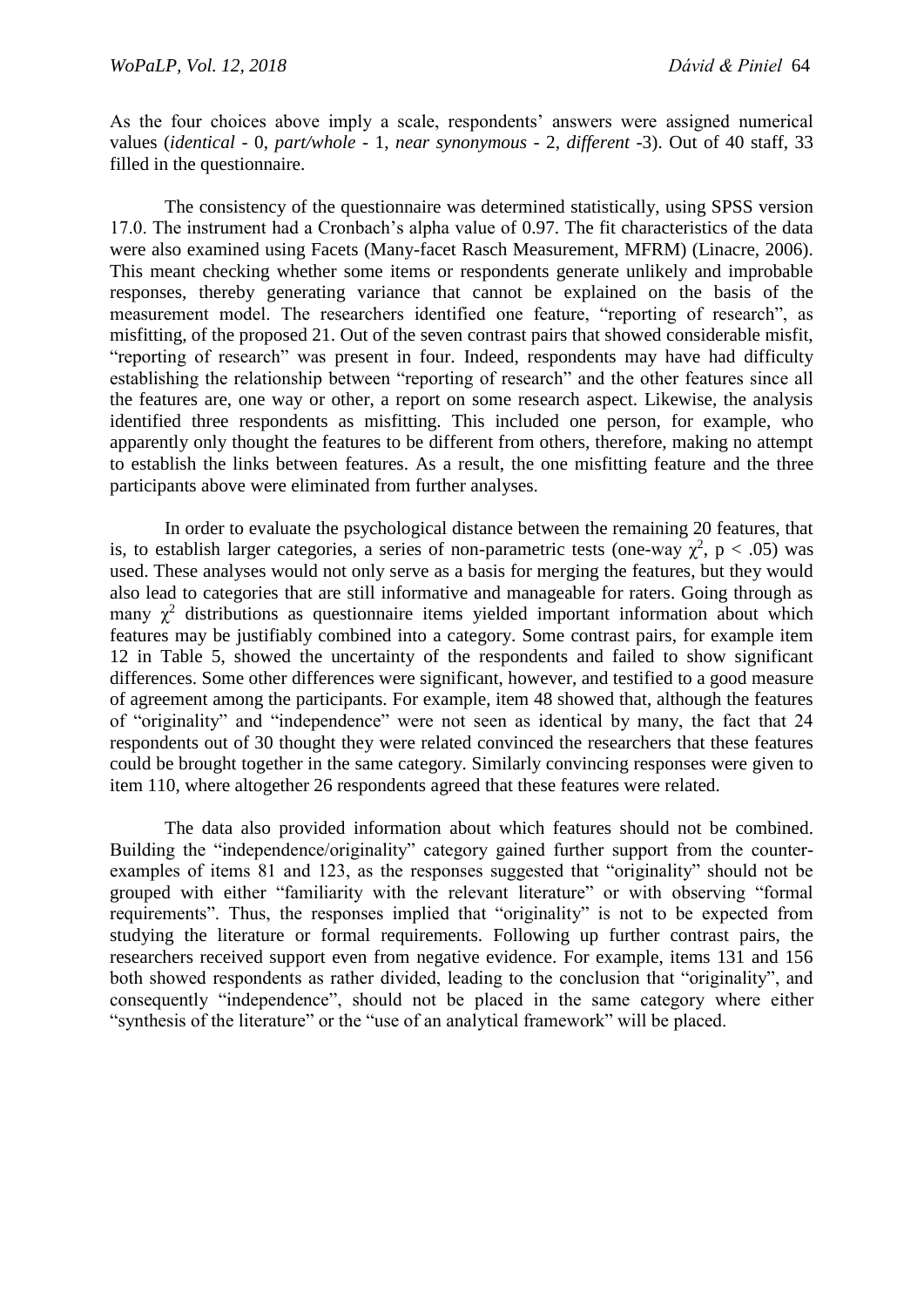|             |                                                            | <b>Response choices and frequencies</b> |                |                      |                |          |              |                 |
|-------------|------------------------------------------------------------|-----------------------------------------|----------------|----------------------|----------------|----------|--------------|-----------------|
| <b>Item</b> | <b>Contrast</b>                                            | Iden<br>tical                           | Part/<br>whole | Near-<br>synon<br>ym | Differ<br>ent  | $\chi^2$ | Sign.<br>(p) | $\mathbf{D}f$ . |
| 12          | Implications of<br>research vs.<br>originality             |                                         | 11             | 5                    | 14             | 4.2      | 0.12         | $\overline{2}$  |
| 48          | Originality vs.<br>independence                            | $\overline{2}$                          | 10             | 14                   | $\overline{4}$ | 12.13    | 0.07         | 3               |
| 110         | Originality vs.<br>contribution to the<br>field            | $\overline{2}$                          | 12             | 14                   | $\overline{2}$ | 16.4     | 0.001        | 3               |
| 81          | Originality vs.<br>familiarity with<br>the literature      |                                         | $\overline{7}$ |                      | 23             | 8.53     | 0.003        | $\mathbf{1}$    |
| 123         | Originality vs.<br>citation<br>conventions                 |                                         | $\mathbf{1}$   |                      | 29             | 26.1     | 0.001        | $\mathbf{1}$    |
| 131         | Originality vs.<br>synthesis of<br>knowledge and<br>skills |                                         | 16             | $\mathbf{1}$         | 13             | 12.6     | 0.002        | $\overline{2}$  |
| 156         | Originality vs.<br>analytical<br>framework                 |                                         | 10             | $\mathbf{1}$         | 19             | 16.2     | 0.000        | $\overline{2}$  |

Table 5. Example Contrasts from the Questionnaire

The researchers also used Multidimensional Scaling (MDS) to confirm the tentative categories they had at this point. The MDS analysis was based on exactly the same response data that were obtained for the questionnaire, but the 30 respondents by 210 contrast pairs was not immediately suitable for treatment with MDS. Since MDS can only accept fully crossed datasets, in which the 20 remaining features were contrasted with the same 20 features, the mean for each questionnaire item was taken across all 30 non-misfitting respondents and entered in the MDS data matrix. Thus, for questionnaire item 1, contrasting "argumentation" with "analytical framework", for example, the mean was 2.00. In this way, the authors believe, they avoided having to produce a data matrix for each respondent (30 MDS runs to be summarized), hoping the mean might still be able to show something useful. The MDS procedure was successful (Stress =  $0.14$ , R<sup>2</sup> = 0.86), lending additional support to the six distinct categories that had been consolidated from the original 20 (21) identified by staff.

#### 3.2.3 Constructing six plus one binary yes/no questions.

In phase three, following Upshur and Turner (1995), the researchers drafted six series of binary yes/no questions, or performance decision trees (PDTs, Fulcher et al. 2011), one for each consolidated category (see Appendix A). On the basis of the trees, they constructed six scales each with five bands of skill, the content of which was to be scaled in the fourth phase. It should be emphasized that because it was clear from the outset that the quality of the English language in the thesis would also have to be evaluated, "quality of the English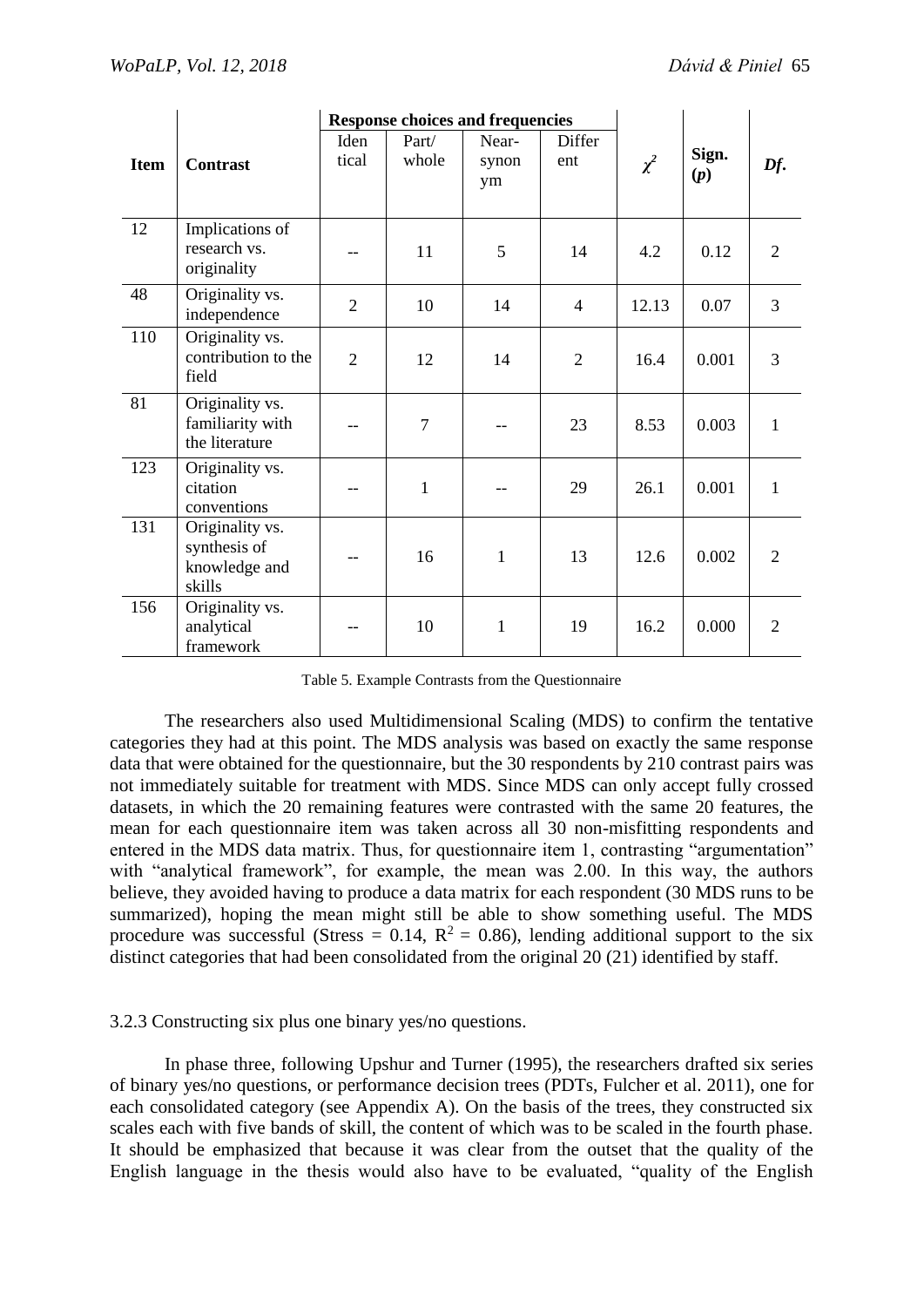language" was added as a seventh category to the six categories already identified (Appendix B). With this, the authors believe, the number of categories was extended to the limit the raters could be expected to process, as is stated in the language testing literature (Alderson, 1991; Luoma, 2004).

#### 3.2.4 The scaling of descriptors' content elements.

With the researchers as moderators, staff discussed the wording of each descriptor in focus groups. With the wording of the descriptors modified, the draft scales were included in a rating form, a second questionnaire in fact. Then, for every draft scale, a list of content elements was added, which were formulated as single stand-alone statements. There were altogether 42 such content elements. Thus, phase four was what might be referred to as the scaling of the content of the descriptors.

The researchers asked their colleagues to identify the lowest point on a 0-4 scale at which a particular content element should appear. The rationale for the task was that there was a need to check whether the resulting descriptors/scales represented a consensual build from the lowest band to the highest. This scaling effort would certainly not make the (pre)testing of the scales on real data (scores) superfluous, but until that was possible, the researchers thought judgments were needed in order to gain empirical feedback on the drafted scales, from which they should be able to predict how the scales would likely capture the departmental construct.

Twenty-four respondents marked each content element, (the researchers consciously decided to use the values 0 and 4 to avoid coincidence with the 1-5 scale, the traditional marking system in this country). Facets (Linacre, 2006) was used again, first to identify misfitting respondents and content elements. Thus, in two rounds of analyses, having excluded one respondent, the software was in a better position to unambiguously scale content elements onto the 0-4 scale.

In the final, fifth phase, the rating scales were tested with rating data. In compliance with the department requirements for double-marking, supervisors' and referees' scores were collected for all theses from five academic terms, thereby producing a dataset that comprised a total of 78 theses, rated across all seven scales by 25 colleagues who were asked to do the rating, thus forming a three-facet rating situation for the Many-Facet Rasch analysis (Linacre, 2006).

### **4 Results and Discussion**

The research results were, first and foremost, the consolidated features as rating categories (research questions 1-2). Table 6 shows the 20 original features the researchers started from on the left with the six categories they arrived at on the right. In each category, one feature was chosen as the overall label, on the basis of it being the most relevant or the one that seemed to subsume all other features in the group. In this way, for example, the "Research methods and procedures" category was felt to be sufficiently broad to include, as requirements of good research, both an "analytical framework" and "focus", while "quality of research" was considered to be too broad to be useful as the distinguishing overall label for this category.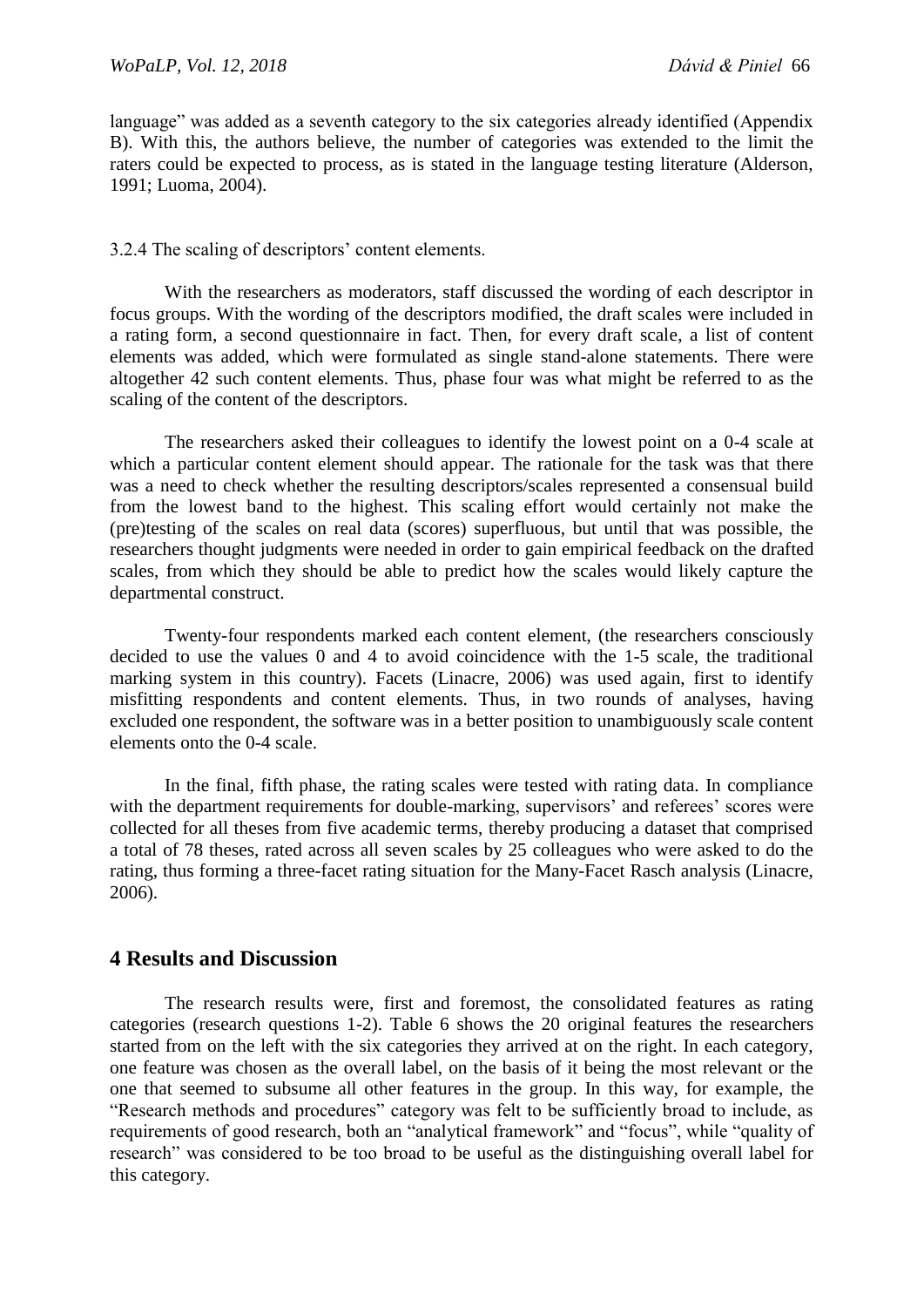Regarding category 2, the researchers felt that the "Theoretical and experiential basis" label was appropriately inclusive: Students need to be familiar with the literature, which means choosing the right sources, and the right number of them, as expected at the MA level and being able to synthesize this knowledge in their literature review. The researchers chose "Interpretation of findings" as the label for category 3 as it should entail the discussion of the implications of research as well as an enhanced awareness of the field. For category 4, "Independence" seemed to be the appropriate umbrella term since originality, in the few theses where it might be observed as showing a novel contribution to the field, may be conceived of as a higher form of independence. For category 5, "Formal requirements" were an obvious choice since it includes both citation conventions and layout. For category 6, again, it was felt that "Quality of writing" sufficiently covered both the way the thesis writer deals with facts, data and ideas (argumentation) and the structural aspects of writing.

PDTs (EBBs), included in Appendix A, were used to formulate descriptors (research question 3). The scaling of descriptor content (research question 4) has been described in the procedural results above, with the result that the proposed descriptor contents were checked as to whether they had the desirable build from lowest to highest in the eyes of staff. In terms of quality assurance, that is, the procedures employed to increase validity and accountability, the scales lived up to most expectations when they were tested with real data from the ratings (research question 5). As Table 7 shows, the difficulty of most of the scales was not shown to be widely different, as the moderate distances between the measure values demonstrate, relative to the magnitude of the Standard Error (SE) values. The fit indices of the scales were also all appropriate, falling within 2 Standard Deviations (SD) from the mean. It is perhaps only the "Formal requirements" scale that consistently shows higher fit values across all four quality control indices in Facets, but the unexplained variance, responsible for the high values, does not go beyond 2 SD in this case either.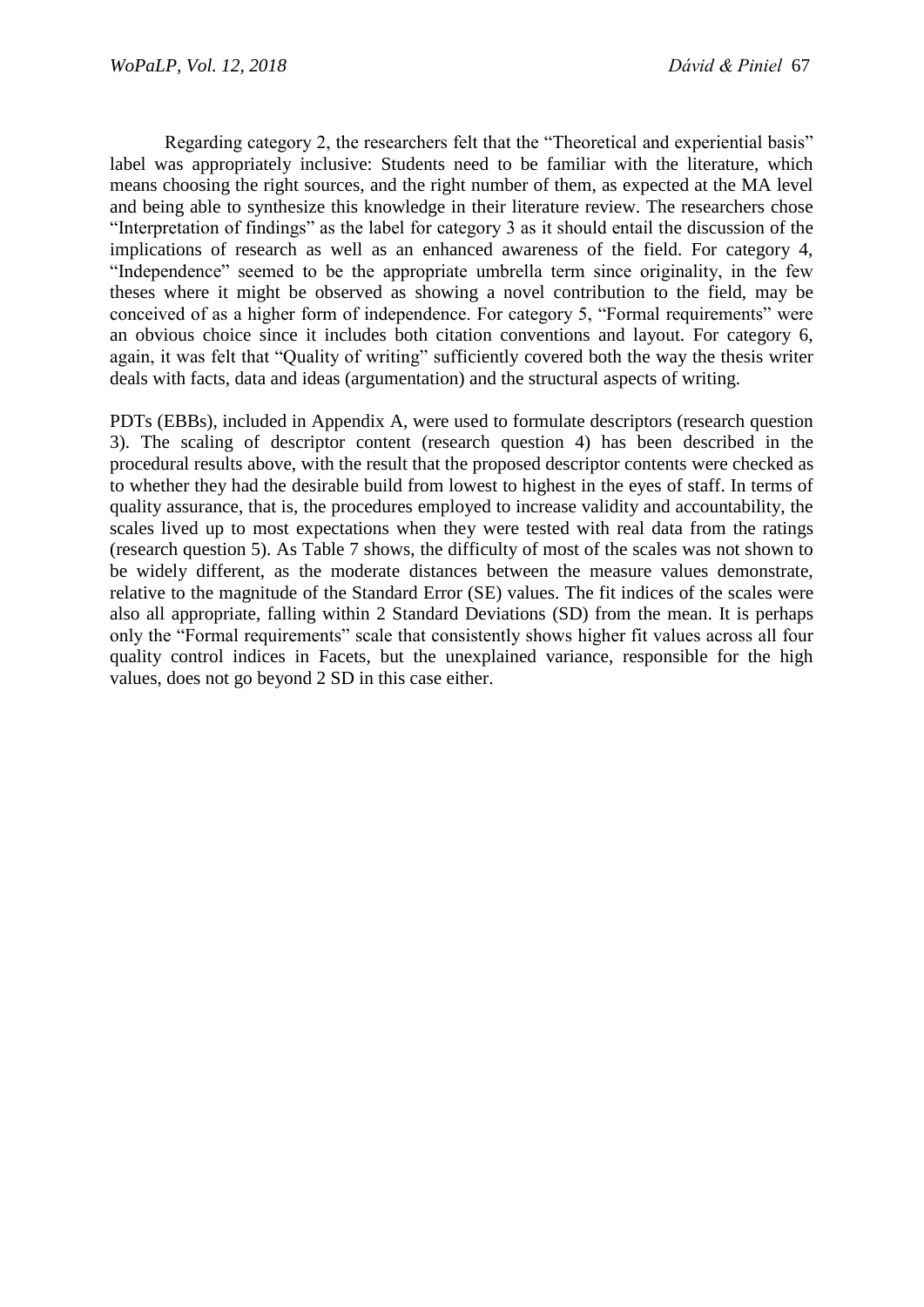| 20 features in phase 1 and 2       | <b>Six consolidated categories</b>             |  |
|------------------------------------|------------------------------------------------|--|
| Quality of research                | Category 1: Research methods and procedures    |  |
| Analytical framework               |                                                |  |
| Research methods and procedures    |                                                |  |
| Focus                              |                                                |  |
| Quality and number of sources      | Category 2: Theoretical and experiential basis |  |
| Theoretical and experiential basis |                                                |  |
| Familiarity with the literature    |                                                |  |
| Synthesis of knowledge and skills  |                                                |  |
| <b>Enhanced awareness</b>          | Category 3: Interpretation of findings         |  |
| Implications                       |                                                |  |
| Interpretation of findings         |                                                |  |
| Contribution to the field          | Category 4: Independence                       |  |
| Originality                        |                                                |  |
| Independence                       |                                                |  |
| Formal requirements                | Category 5: Formal requirements                |  |
| <b>Citation conventions</b>        |                                                |  |
| Layout                             |                                                |  |
| Quality of writing                 | Category 6: Quality of writing                 |  |
| Argumentation                      |                                                |  |
| Structure of writing               |                                                |  |

Table 6. Consolidating the 20 Features into Six Categories

The values in Table 7 are not for identifying a possible cause of the high fit values for "Formal requirements" because they themselves are means from across the scale points. The statistical breakdown of the problematic scale in Table 8 shows that the distance between average logit measures for the bands is smaller than desirable (1.4 acc. to Bond & Fox, 2001) between scale points 3 and 4. This is especially true in light of the comparable expected measures. The outfit mean square (mnsq) at scale point 2 is already at 2 SD from the mean (of outfit values) and, the value of 1.7 at scale point 3 constitutes an extreme value, suggesting excess, unexplained (improbable) variation in the responses.

While it may be stated with some confidence that scale points 2 and 3 must be the source of problematic fit values for the "Formal requirements" scale, the researchers could not be certain of what caused the problem. The descriptions did not look problematic in the scales, none of the relevant descriptors were seriously debated in the meetings, nor was there any indication previously in the research that this scale would not function as expected. Therefore, it may only be suggested that some staff have deeply-seated misgivings about the appropriacy of the formal requirements of a research project in a teacher-training program (McDonough, 1996).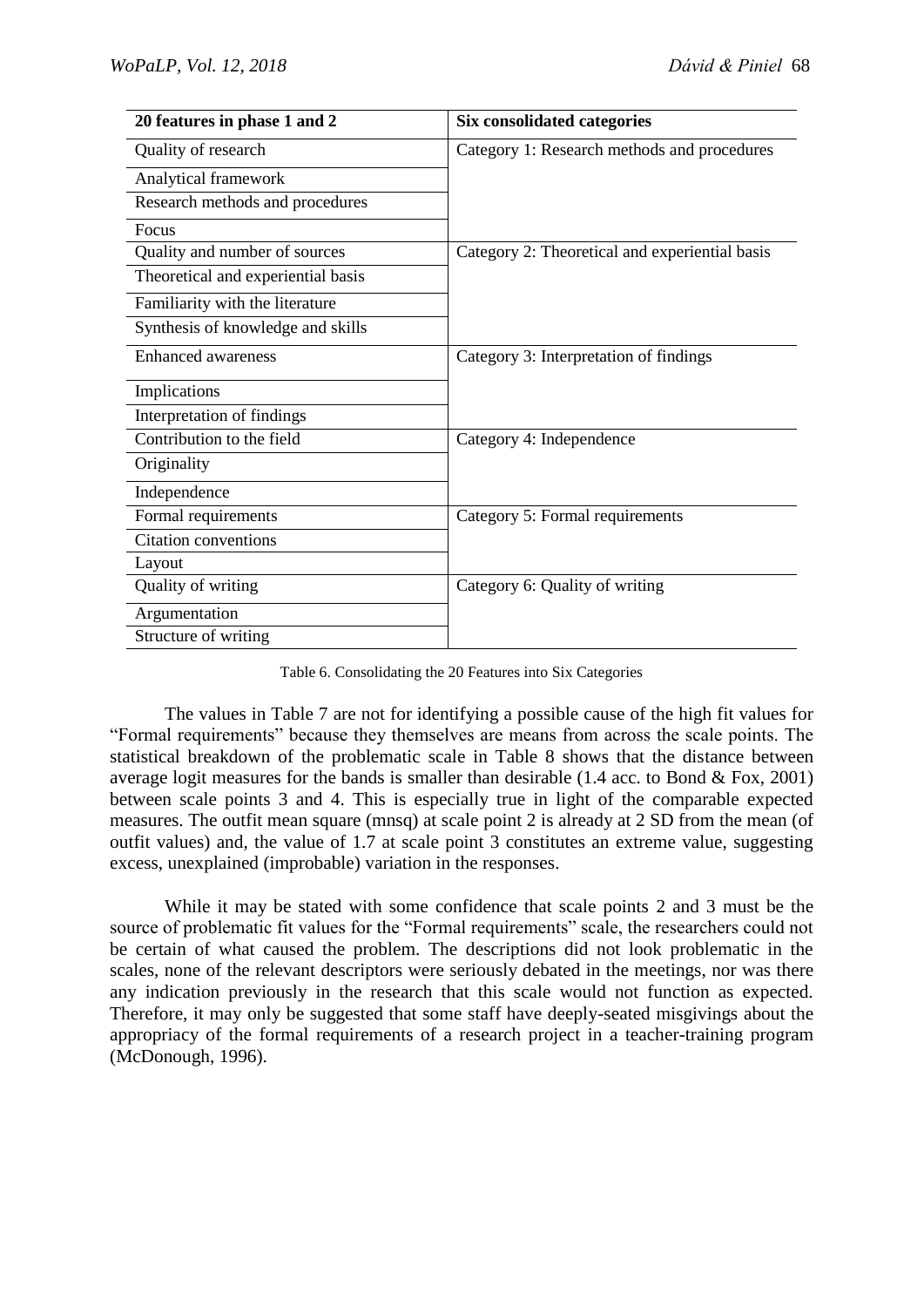1

| <b>Scales</b>                              | <b>Measure</b> | S.E. | <b>Fit indices</b>   |                             |                              |                              | Discrimination <sup>3</sup> |          |
|--------------------------------------------|----------------|------|----------------------|-----------------------------|------------------------------|------------------------------|-----------------------------|----------|
|                                            |                |      | square<br>Infit mean | infit $(Z)$<br>Standardized | square<br><b>Outfit mean</b> | outfit $(Z)$<br>Standardized | PtBis                       | Discrim. |
| <b>Research</b><br>methods &<br>procedures | $-0.17$        | 0.13 | 0.78                 | $-2.04$                     | 0.77                         | $-1.88$                      | 0.55                        | 1.25     |
| Theoretical &<br>experiential basis        | 0.10           | 0.15 | 0.96                 | $-0.27$                     | 1.16                         | 1.12                         | 0.49                        | 0.97     |
| Interpretations &<br>findings              | 0.30           | 0.15 | 1.05                 | 0.47                        | 1.15                         | 1.13                         | 0.48                        | 0.93     |
| Independence                               | $-0.81$        | 0.15 | 0.83                 | $-1.27$                     | 0.79                         | $-1.12$                      | 0.51                        | 1.14     |
| <b>Formal</b><br>requirements.             | 0.16           | 0.15 | 1.24                 | 1.93                        | 1.41                         | 2.53                         | 0.42                        | 0.69     |
| <b>Quality of</b><br>writing               | 0.22           | 0.15 | 0.96                 | $-0.36$                     | 0.93                         | $-0.5$                       | 0.47                        | 1.05     |
| <b>Quality of</b><br><b>English</b>        | 0.21           | 0.16 | 1.02                 | 0.18                        | 0.99                         | $-0.09$                      | 0.4                         | 1.00     |

Table 7. Overall Performance Statistics for the MA in ELT Thesis Rating Scales

A second, nonetheless very important outcome of this project was the application of a procedure that the researchers feel yielded the advantages they expected. With the exception of the first phase, appropriate coverage in the collection of data (saturation of data, Glaser & Strauss, 1967) was achieved for the project, contributing, the authors believe, to the validity of decisions based on the ratings. While only thirteen colleagues (out of  $N = 40$ ) participated in writing the definitions, in the second phase, 33 colleagues (83% of those eligible) provided answers for the paired contrasts questionnaire. In phase four, in which 24 colleagues helped scale the descriptors, the response rate was 60%. The final analyses included all 78 theses (100%) assessed in the program so far and all 25 (100%) colleagues who have so far been asked to mark theses.

| <b>Rating</b><br>scale<br>points<br>(bands) | <b>Scor</b><br>e | <b>Points</b><br>awarded<br>for<br>category | <b>Distrib</b><br>ution<br>of<br>respon<br>ses(%) | Averag<br>e logit<br>measu<br>res | <b>Expected</b><br>average<br>logit<br>measures | Outfit<br>mean-<br>square |
|---------------------------------------------|------------------|---------------------------------------------|---------------------------------------------------|-----------------------------------|-------------------------------------------------|---------------------------|
| $\bf{0}$                                    | $\Omega$         | --                                          | --                                                | --                                |                                                 | --                        |
|                                             |                  | 4                                           | 3                                                 | $-1.82$                           | $-1.25$                                         | 0.7                       |
| $\mathbf 2$                                 | 2                | 24                                          | 16                                                | 0.46                              | 0.14                                            | 1.4                       |
| 3                                           | 3                | 51                                          | 34                                                | 1.96                              | 1.78                                            | 1.7                       |
| 4                                           | 4                | 73                                          | 48                                                | 2.98                              | 3.18                                            | 1.2                       |

Table 8. Performance Statistics for the "Formal requirements" Scale

<sup>&</sup>lt;sup>3</sup> S.E.: Standard error of estimate; PtBis.: Point-biserial correlation; Discrim: Discrimination as computed by Facets (Linacre 2006).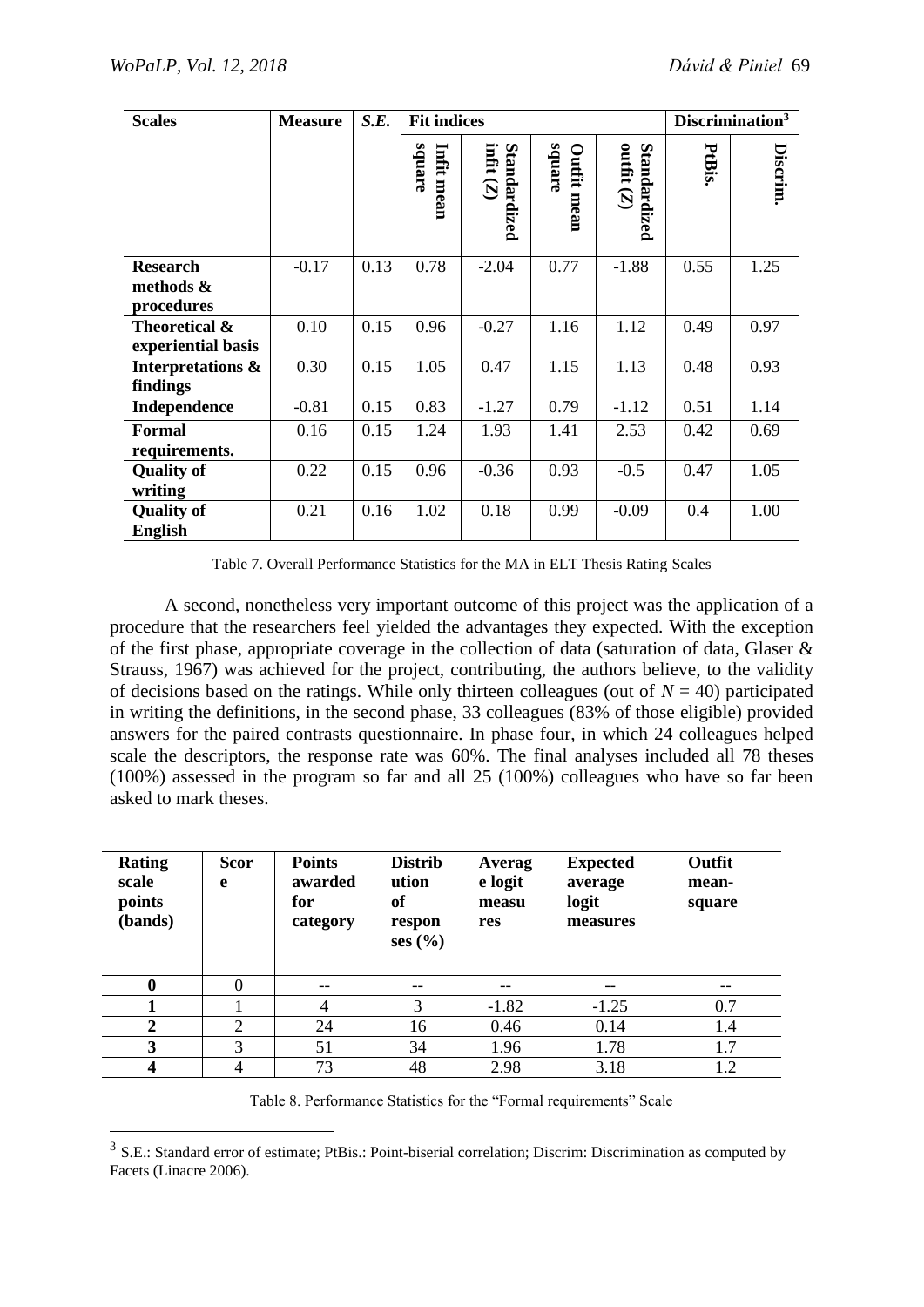With the approach adopted, the researchers made it possible for colleagues to respond independently of each other. The researchers believe they managed to elicit opinions that might have been stifled in a series of meetings, by more vocal members of staff, had it been an intuitive approach to scale construction. The development of the "Independence" category provides an example. The inclusion of originality in the questionnaire was debated by an influential member of staff, on the grounds that originality is not an MA requirement as it is in a PhD program. While this is true, it was also clear that when each responding staff member was allowed in the questionnaire to formulate an opinion, there was a clear pattern the researchers could not ignore: 24 out of 30 respondents thought there was some form of connection between originality and independence. This pattern called for the inclusion of originality in the top band of the "Independence" scale, with the rationale that while most MA theses would not demonstrate an original contribution to the field, outstanding ones may still demonstrate originality.

## **5 Conclusion**

In this paper, a process of developing a set of analytical scales is proposed, for theses written for an MA program. The details lend insight into the considerations involved in drawing up a context-specific rating scale and arrive at an instrument that is not a mere redistribution of existing construct-elements. The researchers have outlined a process that included a balance of both exploratory and confirmatory analyses, primarily from potential raters and colleagues in the program. Since the final product is highly context-specific, the researchers would advise against using it unchanged in other contexts. The developmental process can, however, be transferred to other institutions where staff are left to devise their own scales.

With regard to accountability, the researchers sought to include as many staff as possible in the process, and to take into account the complexity of the construct in the development of the scales. To this end, both qualitative and quantitative approaches were used. Thus, with ideas generated bottom-up, another aim was to develop an instrument with a manageable number of categories. Some of the categories might still seem rather broad, but the researchers believe the scales help regulate the rating process. The descriptors were drawn up to adequately capture levels of performance. Finally, since the ratings for the real rating process were performance data, evidence was gathered for the appropriate functioning, i.e. the reliability of the scales. Based on the initial assessment of the rating instrument, it seems to work well in the given context.

Nevertheless, the study was not without limitations. One principal issue that was beyond the researchers' control was the fluctuating number of participants in the different phases of the project. Another limitation is inherent in context specific scales: the scales developed following the data-based method are context specific with a particular domain and genre in mind; thus, score interpretations cannot be easily generalized across different contexts (Fulcher et al., 2011). As scale development is said to be an ongoing process, further research could assist in fine-tuning the rating scales (the wording of the descriptors and even perhaps the number of the categories) on the basis of rating data to be collected in the future.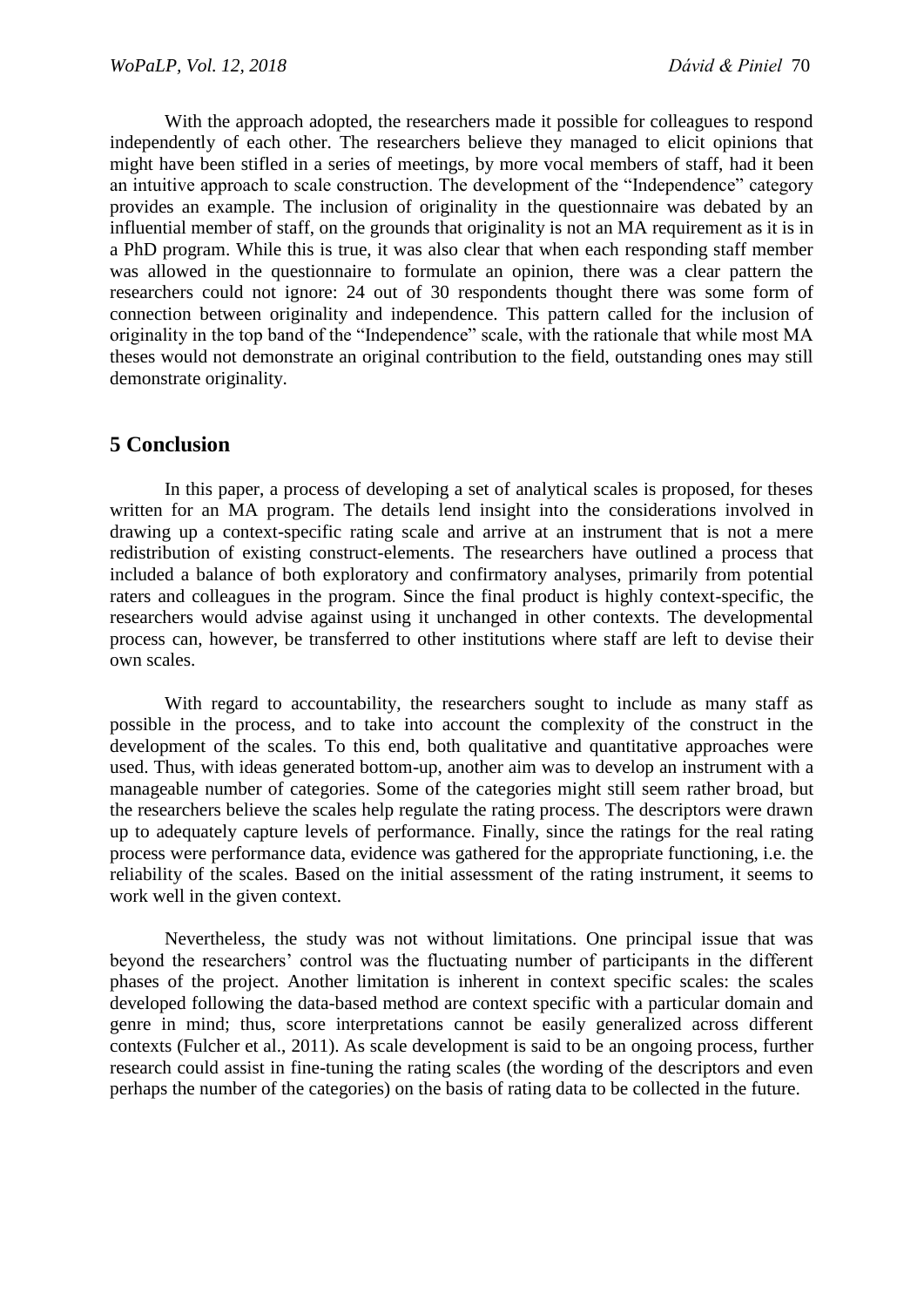*Proofread for the use of English by Zsuzsanna Soproni, International Business School, Budapest and Francis J. Prescott, Department of English Language Pedagogy, Eötvös Loránd University, Budapest.*

#### **References**

- Alderson, J. C. (1991). Bands and scores. In J. C. Alderson & B. North (Eds.), *Language testing in the 1990s: The communicative legacy* (pp.71-86). London, UK: Macmillan.
- Alderson, J. C., Clapham, C., & Wall, D. (1995). *Language test construction and evaluation*. Cambridge, UK: Cambridge University Press.
- Biber, D., & Gray, B. (2013). Discourse characteristics of writing and speaking task types on the TOEFL ibt® test: a lexico‐grammatical analysis. *ETS Research Report Series, 2013*(1), i-128.
- Bond, T., & Fox, C. (2001). *Applying the Rasch model: Fundamental measurement in the human sciences*. Mahwah, NJ: Lawrence Erlbaum Associates.
- Brown, A. (2006a). An examination of the rating process in the revised IELTS Speaking Test. In P. McGovern & S. Walsh (Eds.), *IELTS research reports* 2006 (pp.41–70). Canberra & Manchester: IELTS Australia and British Council.
- Brown, A. (2006b). Candidate discourse in the revised IELTS Speaking Test. In P. McGovern & S. Walsh (Eds.), *IELTS research reports 2006* (pp.71–89). Canberra & Manchester: IELTS Australia and British Council.
- Brown, A., Iwashita, N., &, McNamara, T. (2005). *An examination of rater orientations and test taker performance on English-for-Academic-Purposes speaking tasks (TOEFL Monograph No. 29).* Princeton, NJ: Educational Testing Service.
- Chalhoub-Deville, M. (1995). Deriving oral assessment scales across different tests and rater groups. *Language Testing, 12*(1), 16-33.
- Council of Europe, (2001). *Common European framework of reference for languages: Learning, teaching, assessment.* Cambridge, UK: Cambridge University Press.
- Council of Europe, (2018). *Common European framework of reference for languages: Learning, teaching, assessment. Strasbourg:* Language Policy Programme, Education Policy Division Education Department. *Retrieved January 25, 2019 from [https://rm.coe.int/cefr-companion-volume-with-new-descriptors-2018/1680787989.](https://rm.coe.int/cefr-companion-volume-with-new-descriptors-2018/1680787989)*
- Cumming, A., Kantor, R., & Powers, D. E. (2002). Decision making while rating ESL/EFL writing tasks: A descriptive framework. *The Modern Language Journal, 86*(1), 67-96.
- Edwards, A. L. (1957). *Techniques of attitude scale construction.* New York, NY: Appleton-Century-Crofts.
- Euroexams. (2007). Practice test. A Complete Set of the B2 Level Euro Exam Papers with Instructions, Answer Key and Audio CD. Set 3. Budapest: Euro Examination Ltd.
- Fulcher, G. (1996). Does thick description lead to smart tests? *Language Testing, 13*(2). 208- 238.
- Fulcher, G. (2003). *Testing second language speaking.* Harlow,UK: Pearson Education Limited.
- Fulcher, G., Davidson, F., & Kemp, J. (2011). Effective rating scale development for speaking tests: Performance decision trees. *Language Testing, 28*(1) 5-29.
- Glaser, B., & Strauss, A. (1967). *The discovery of grounded theory.* New York, NY: Aldine.
- Jin, T., & Mak, B. (2013). Distinguishing features in scoring L2 Chinese speaking performance: How do they work? *Language Testing, 30*(1): 23-47.
- Kelly, G. (1955). *The psychology of personal constructs* (Vols. 1-2). New York, NY: Norton.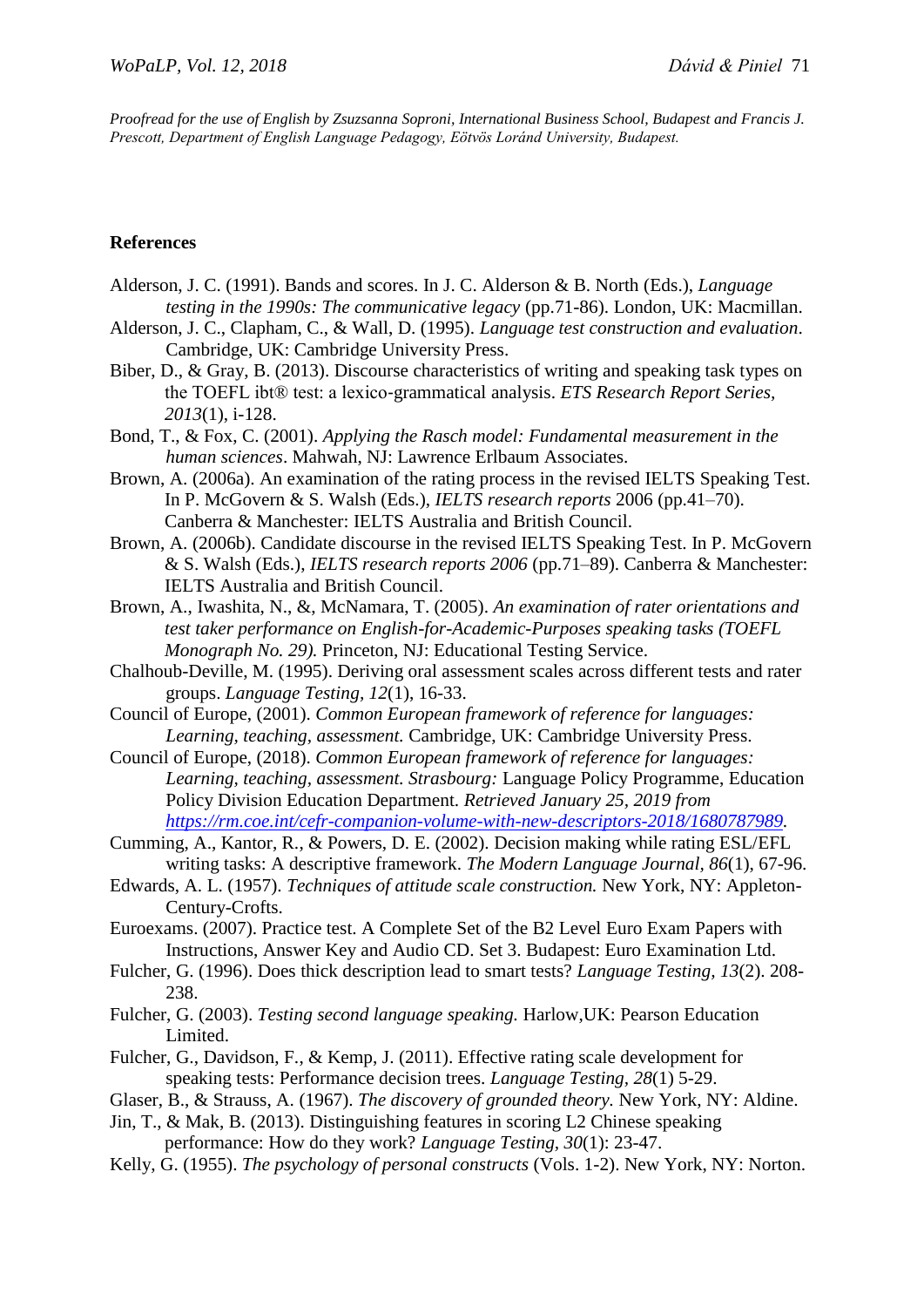- Kivisaari, S., Laasonen, M., Leppämäki, S., Tani, P., & Hokkanen, L. (2012). Retrospective assessment of ADHD symptoms in childhood: Discriminatory validity of Finnish translation of the Wender Utah rating scale. *Journal of Attention Disorders, 16*(6), 449-459.
- Linacre, J. M. (1998). *A user's guide to Facets and Facform*. [Software manual] Chicago, IL: Mesa Press.
- Linacre, J. M. (2006). Facets (Version 3.59) [Computer software]. Chicago, IL: Mesa Press.
- Luoma, S. (2004). *Assessing speaking*. Cambridge, UK: Cambridge University Press.
- Mayes, S. D, Calhoun, S. L., Murray, M. J., Morrow, J. D., Yurich, K. K. L., Cothren, S., Purichia, H., Mahr, F., Bouder, J.N., & Petersen, C. (2012). Use of the childhood autism rating scale (CARS) for children with high functioning autism or Asperger syndrome. *Focus on Autism and Other Developmental Disabilities, 27*(1) 31-38.
- Maykut, P., & Morehouse, R. (1994). *Beginning qualitative research: A philosophic and practical guide*. London, England: Falmer Press.
- McDonough, S. (1996). Research methods as part of English language teacher education? Retrieved from:<http://www.elted.net/uploads/7/3/1/6/7316005/v3mcdon.pdf>
- North, B. (2000). *The development of a common framework scale of language proficiency*. New York, NY: Peter Lang Publishing.
- Pollitt, A. (1991). Response to Charles Alderson's paper: 'Bands and scores'. In J. C. Alderson & B. North (Eds.), *Language testing in the 1990s: The communicative legacy* (pp.87-94). London, UK: Macmillan.
- Shanklin, T., & Thurrell, S. (1996). The thesis: theory and practice combined. In P. Medgyes & A. Malderez (Eds.), *Changing perspectives in teacher education* (pp.75-86). Oxford, UK: Heinemann.
- Swales, J. (2004). *Research genres*. Cambridge, UK: Cambridge University Press.
- SPSS, (2008). SPSS Statistics for Windows (Version 17.0) [Computer software]. Chicago, IL: SPSS Inc.
- Tankó, Gy. (2005). *The writing handbook*. Budapest: Teleki László Foundation.
- Tankó, Gy. (2011). *Professional writing.* Budapest: Eötvös University Press.
- Tashakkori, A., & Teddlie, C. (2003). *[Handbook of mixed methods in social and behavioral](http://www.google.com/books?hl=en&lr=&id=F8BFOM8DCKoC&oi=fnd&pg=PR9&dq=Tashakkori+%26+Teddlie,+2003&ots=gThOzyqAOg&sig=EDo_gTFo_DVfzgvr8ORhFCMsRv8)  [research.](http://www.google.com/books?hl=en&lr=&id=F8BFOM8DCKoC&oi=fnd&pg=PR9&dq=Tashakkori+%26+Teddlie,+2003&ots=gThOzyqAOg&sig=EDo_gTFo_DVfzgvr8ORhFCMsRv8)* London, UK: Sage Publications.
- Thurstone, L.L. (1927a). A law of comparative judgment. *Psychological Review, 34,* 273-286.
- Thurstone, L.L. (1927b). The method of paired comparisons for social values. *Journal of Abnormal Social Psychology, 21,* 384-400.
- Upshur, J. A., & Turner, C. E. (1995). Constructing rating scales for second language tests. *English Language Teaching Journal, 49*(1), 3-12.
- Weigle, S. C. (2002). *Assessing writing.* Cambridge, UK: Cambridge University Press.
- Yanosky II, D. J., Schwanenflugel, P. J., & Kamphaus, R. W. (2013). Psychometric properties of a proposed short form of the BASC Teacher Rating Scale – Preschool. *Journal of Psychoeducational Assessment, 31*(4) 351-362.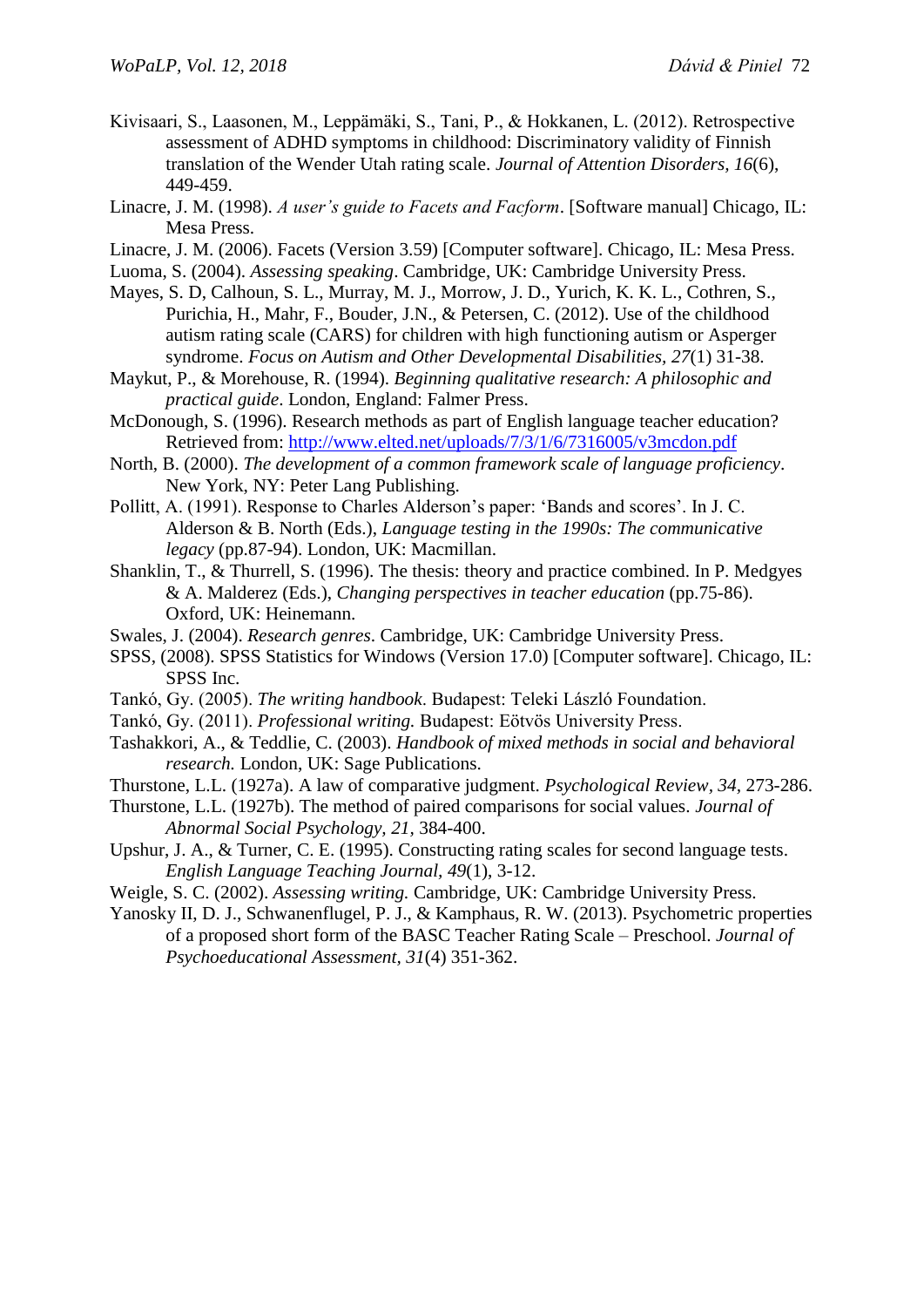### **APPENDIX A**

Descriptors of the five bands for each category in the rating scales

### RESEARCH METHOD AND PROCEDURES

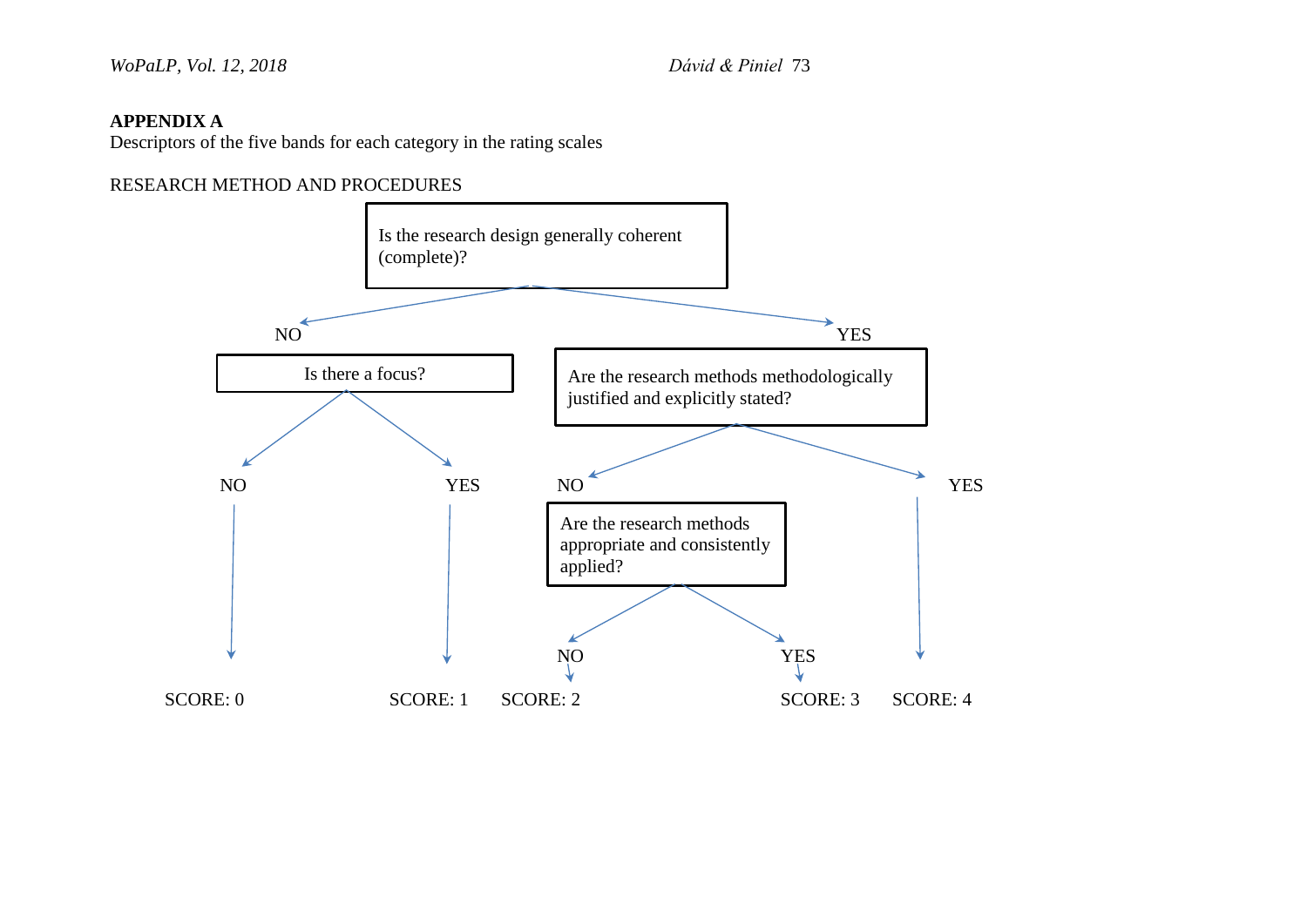### THEORETICAL AND EXPERIENTIAL BASIS

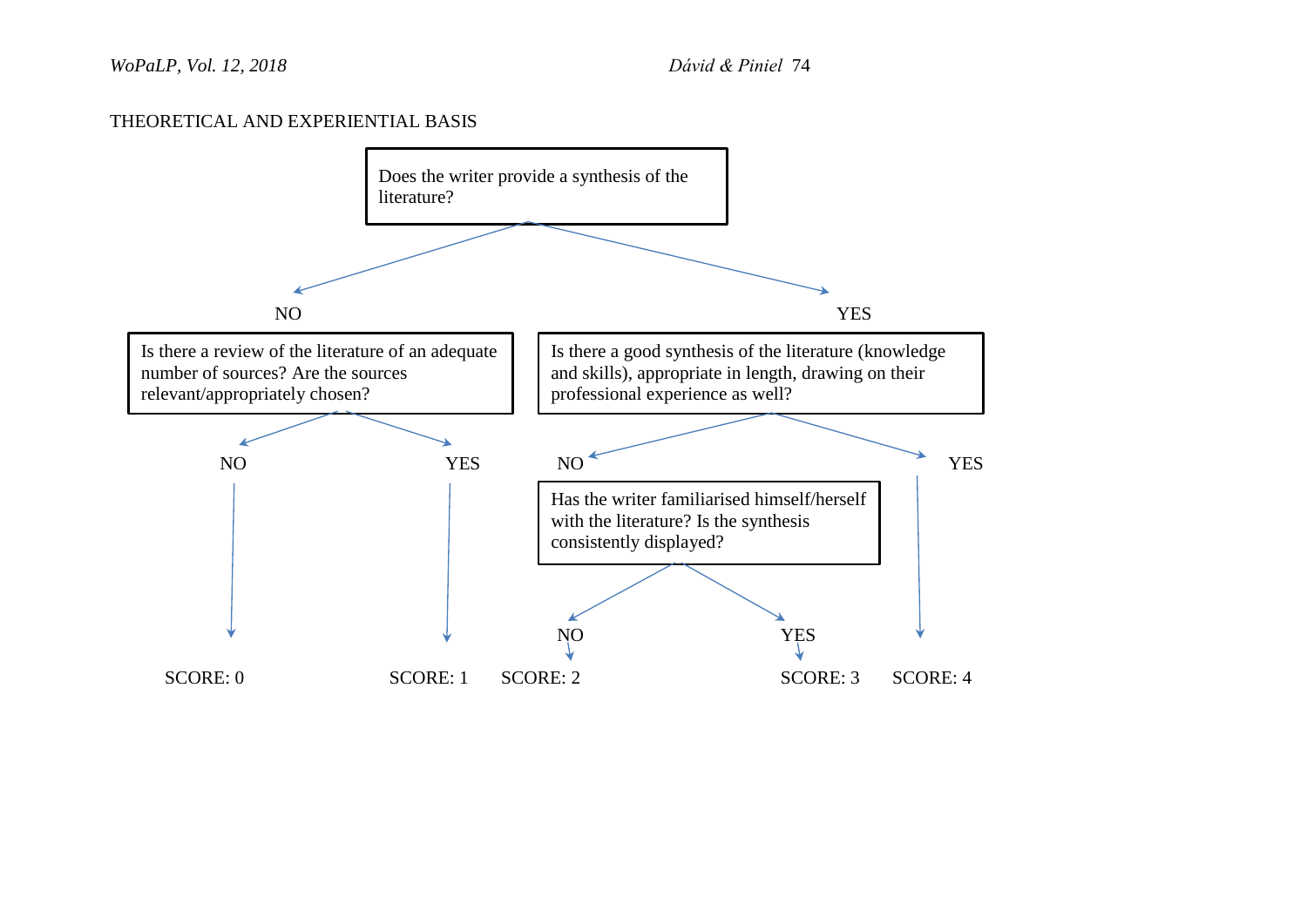### INTERPRETATION OF FINDINGS

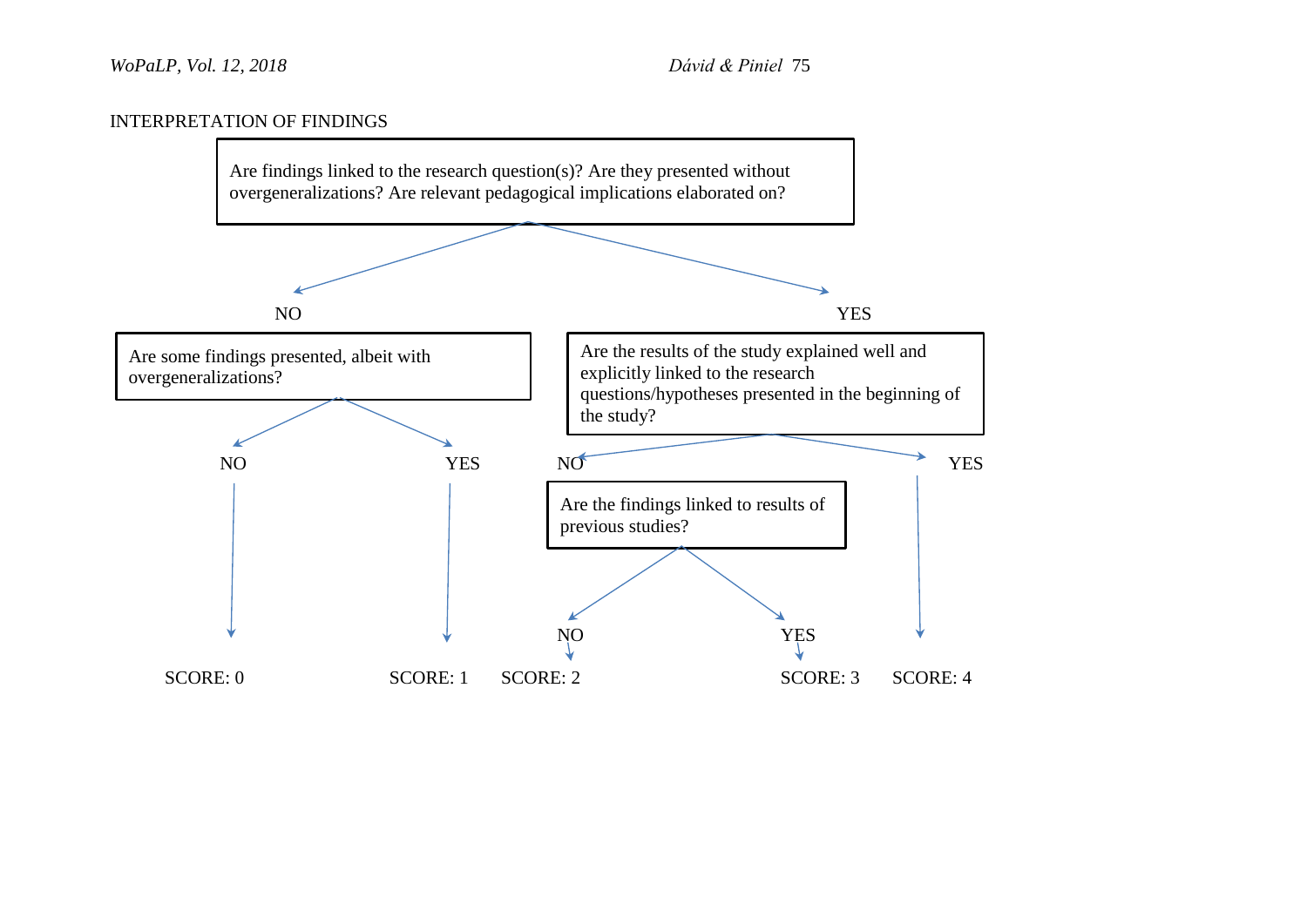#### INDEPENDENCE

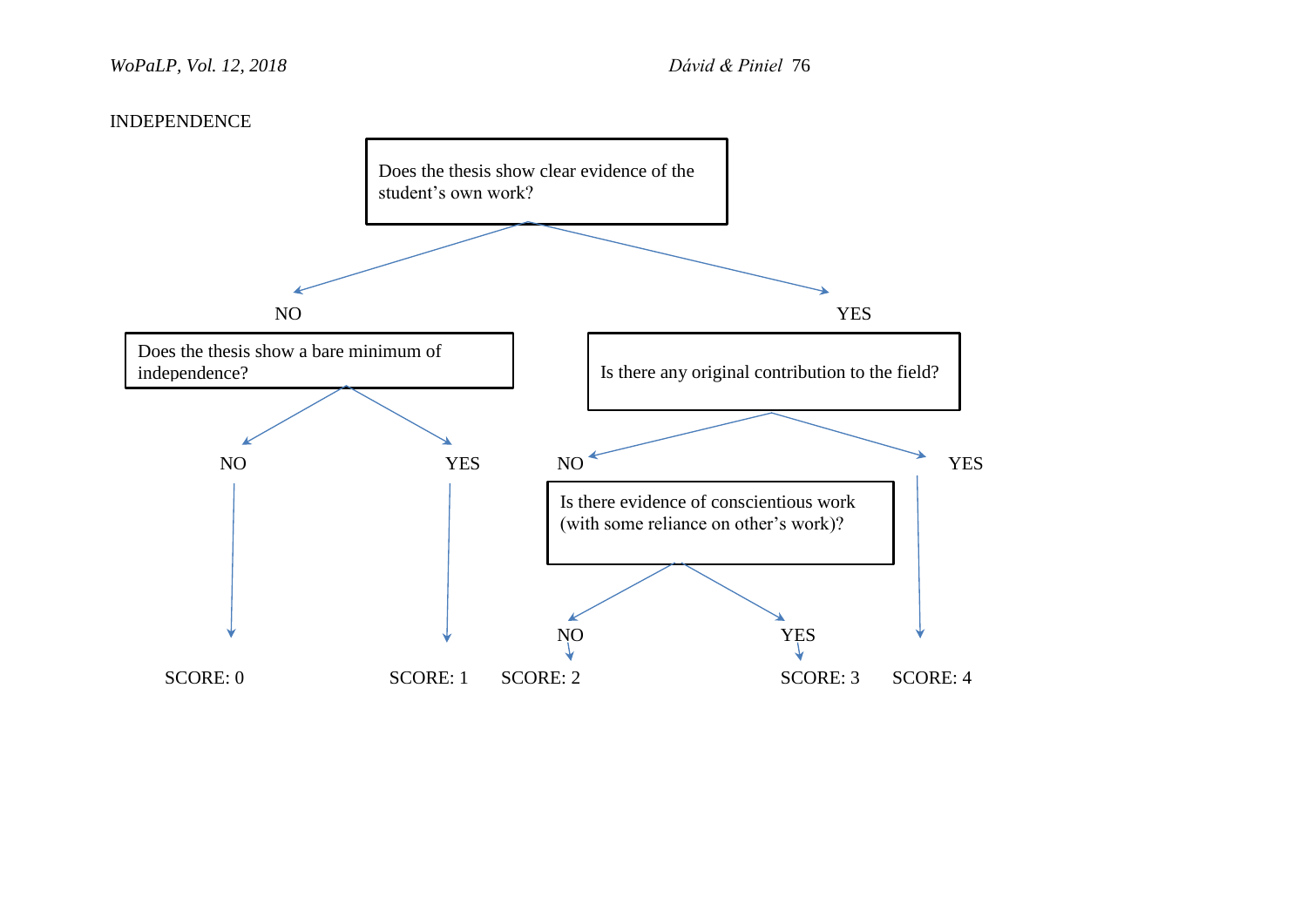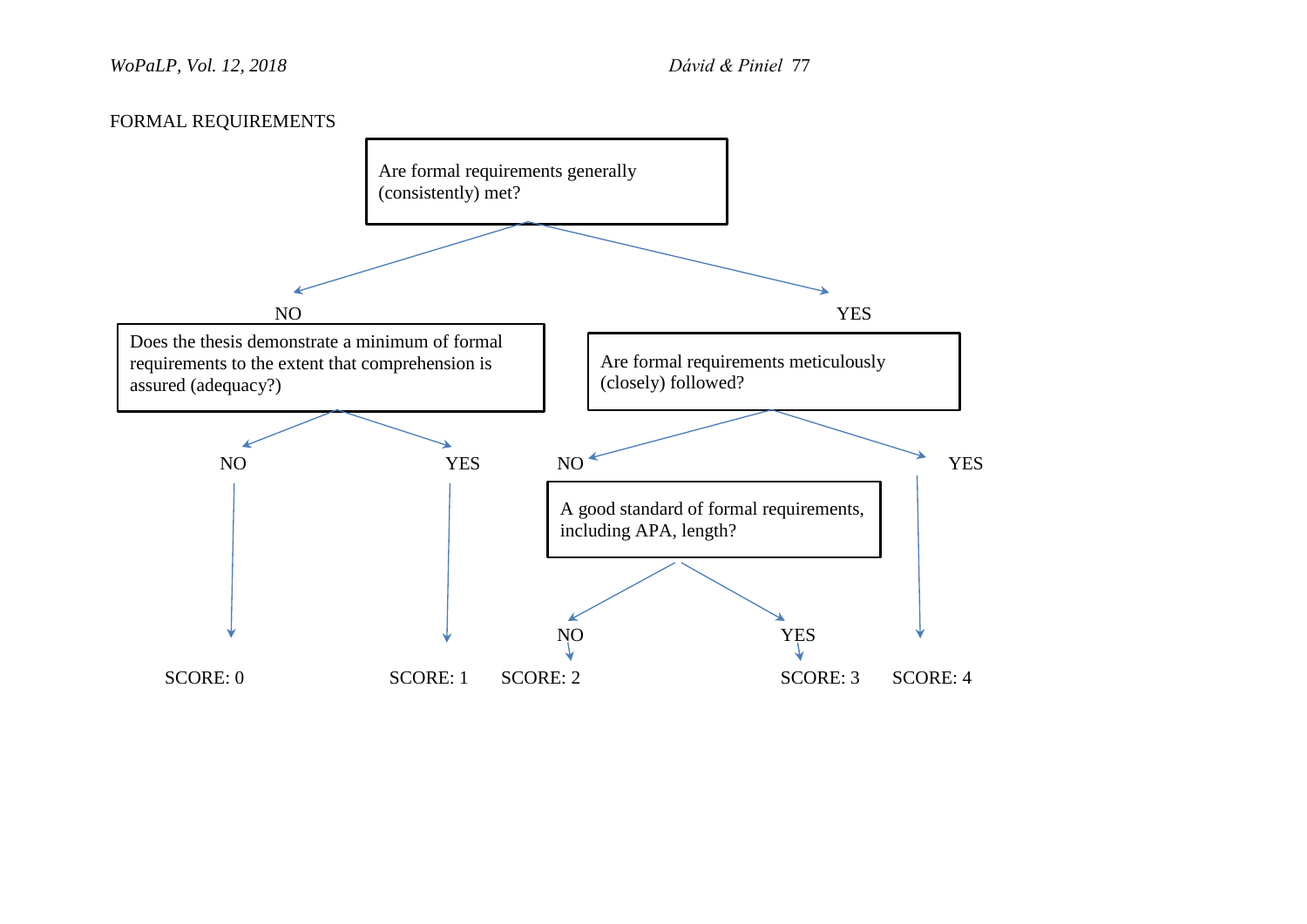### *WoPaLP, Vol. 12, 2018 Dávid & Piniel* 78

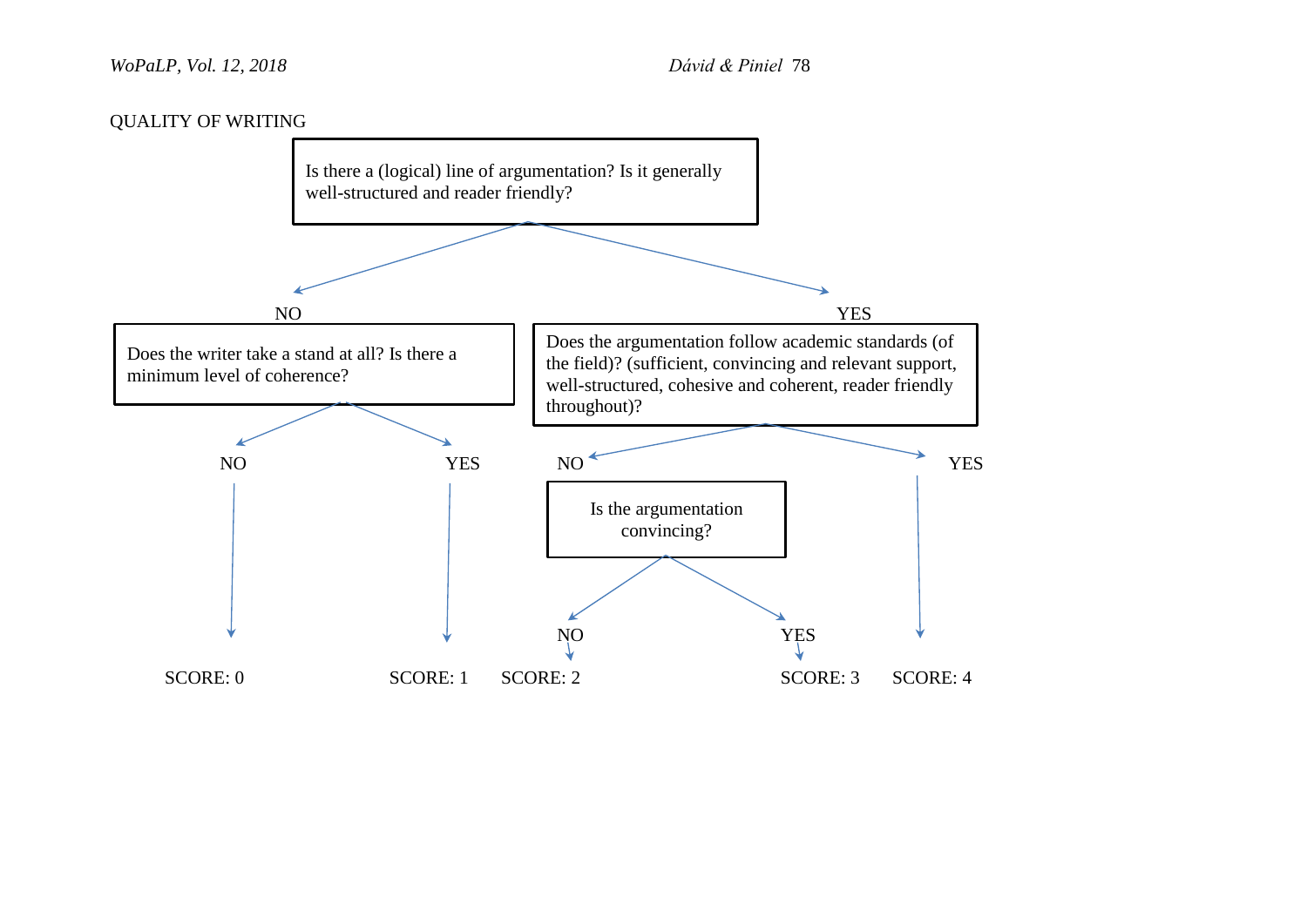### QUALITY OF ENGLISH LANGUAGE USE

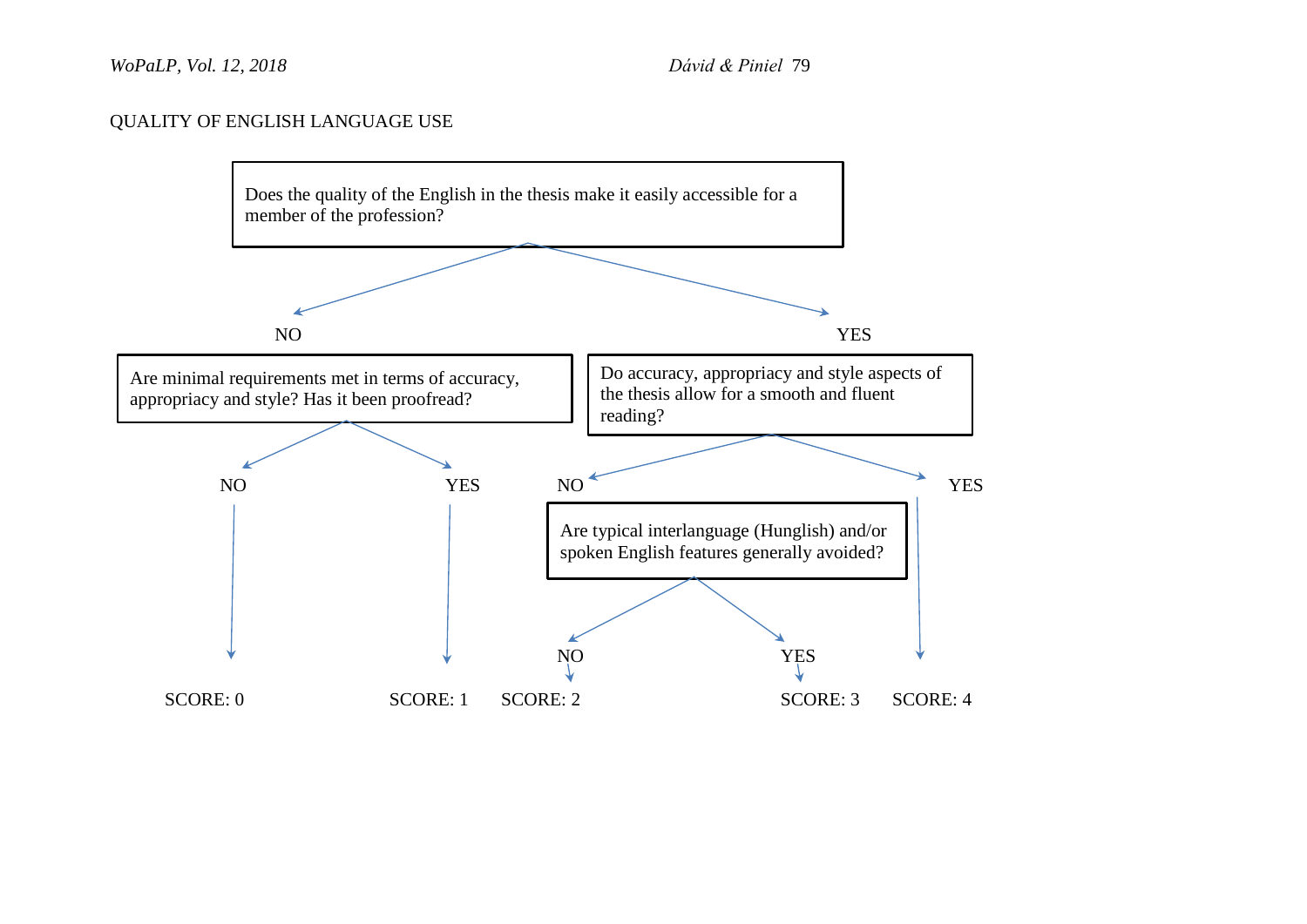### APPENDIX B.

Descriptors of the five bands for each category in the rating scales

|                | <b>Research method and procedures</b>                                                     |
|----------------|-------------------------------------------------------------------------------------------|
|                | Analytical framework                                                                      |
|                | <b>Focus</b>                                                                              |
|                | (Quality of research design)                                                              |
| $\overline{4}$ | Research design is fully coherent (complete).                                             |
| 3              | Research design is generally coherent (complete). The research methods are                |
|                | appropriate, justified, explicitly stated, and consistently applied.                      |
| $\mathcal{D}$  | The reader perceives a clear focus. The research design is essentially coherent           |
|                | (complete), but there are lapses in explicit formulations and application of principles   |
|                | (incl. appropriacy of data collection).                                                   |
|                | Research design is generally not adequately justified by the author or it is not clearly  |
|                | stated. Relevant aspects of research can only be inferred from the text.                  |
|                | The reader can identify the focus.                                                        |
| $\Omega$       | Research design is not justified or clearly stated. There is no proper question; if there |
|                | is, the design is not appropriate. The thesis lacks a clear focus.                        |

|                | is, the design is not appropriate. The thesis lacks a clear focus.             |
|----------------|--------------------------------------------------------------------------------|
|                |                                                                                |
|                | <b>Theoretical and experiential basis</b>                                      |
|                | Quality and number of sources                                                  |
|                | Familiarity with the literature                                                |
|                | Synthesis of knowledge and skills                                              |
| $\overline{4}$ | There is an excellent synthesis of the relevant literature (knowledge,         |
|                | experience and skills), appropriate in length, drawing on their professional   |
|                | experience as well. There is evidence of the writer's critical judgment,       |
|                | explicitly and appropriately formulated.                                       |
|                | There is clear evidence of the writer's critical judgment.                     |
| 3              | There is a good synthesis of the relevant literature (knowledge, experience    |
|                | and skills), appropriate in length or somewhat longer than necessary. An       |
|                | honest, faithful description of the literature (well-selected, representative  |
|                | sources), albeit a little dense.                                               |
|                | There is some evidence of the writer's critical judgment.                      |
| $\overline{2}$ | Although the writer familiarized himself/herself with the literature, the      |
|                | synthesis is poor. Reporting takes place, but it is inconsistent, or partial   |
|                | (unsatisfactory, non-representative sources) or otherwise unconvincing.        |
|                | No evidence of critical judgment.                                              |
| 1              | There is a literature review of an adequate number of sources, but there is    |
|                | little or no synthesis. The writer only verbalizes the literature. The reader  |
|                | wonders whether the thesis writer has adequately familiarized himself/ herself |
|                | with the literature.                                                           |
| $\overline{0}$ | Unaccountable/untraceable sources, or too few sources selected.                |
|                | The relevant literature is not reviewed. No review section.                    |
|                |                                                                                |

# **Interpretation of findings**

- Discussion
- Implications
- (Enhanced awareness of professional development)
- 4 Findings are linked to the research question(s) presented without overgeneralizations. The results of the study are explicitly linked to the research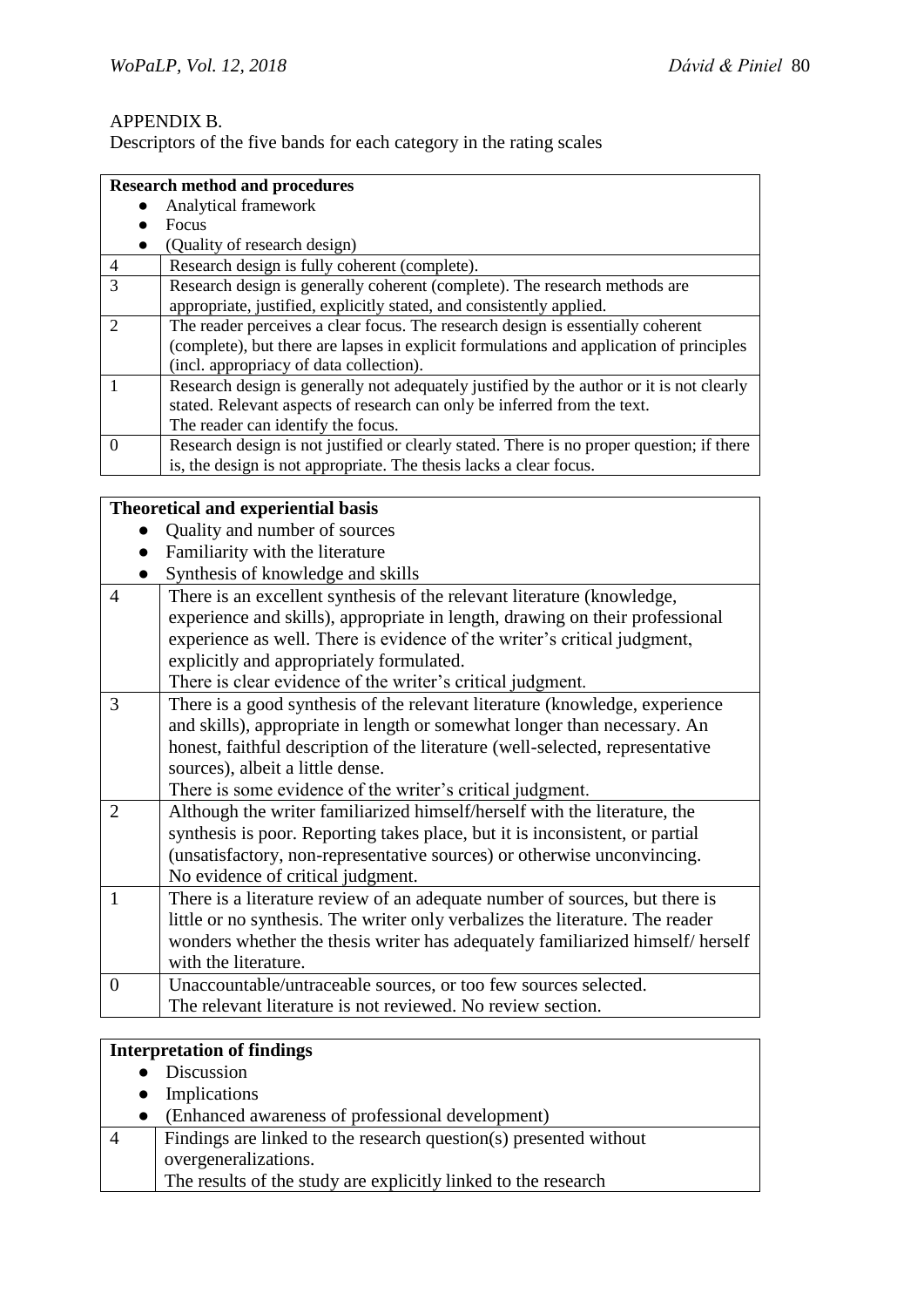| questions/hypotheses presented in the beginning of the study. They are linked    |
|----------------------------------------------------------------------------------|
| to those of previous research by others.                                         |
| Relevant pedagogical implications are elaborated. Clear evidence of an           |
| enhanced awareness of the field/subject.                                         |
| Explanations are convincing.                                                     |
| Findings are linked to the research question(s) presented without                |
| overgeneralizations.                                                             |
| The results are not explicitly linked to the research questions/hypotheses, but  |
| they may/may not be linked to those of previous research by others.              |
| Plausible explanations.                                                          |
| Evidence of some awareness of the field/subject.                                 |
| Findings are rather implicitly linked to the research question(s)/hypotheses.    |
| They are not linked to those of previous research by others.                     |
| There is an attempt to explain the results of the study. Explanations may not    |
| be plausible.                                                                    |
| Possible presence of overgeneralizations.                                        |
| Relevant pedagogical implications are elaborated on.                             |
| Findings are not linked to the research questions/hypotheses, and/or results are |
| mainly overgeneralizations, and the findings are not linked to those of          |
| previous studies. Pedagogical implications are superficial.                      |
| The thesis does not provide an interpretation of the findings. It is a mere      |
| description of the data. The results are not linked to those of previous         |
| studies/experience (no reflection), and no pedagogical implications are          |
| discussed.                                                                       |
|                                                                                  |

# **Independence**

 $\bullet$  Contribution to the field

|               | Originality                                                                    |
|---------------|--------------------------------------------------------------------------------|
| 4             | Besides independence, the thesis displays some original elements, however      |
|               | small in scope, which may be considered an original contribution to the field. |
| $\mathcal{R}$ | A good piece of independent work, although there is no originality in the      |
|               | thesis.                                                                        |
| $\mathcal{D}$ | There is evidence of hard and conscientious work, but little independence is   |
|               | demonstrated.                                                                  |
|               | The thesis demonstrates some elements of independence, as a bare minimum.      |
|               | There is heavy reliance on ideas by others.                                    |
|               | The thesis demonstrates an overall reliance on others' ideas and work (albeit) |
|               | falling short of plagiarism). Superficial copying, "regurgitation" of ideas by |
|               | others, without much insight. Lack of imagination.                             |
|               |                                                                                |

#### **Formal requirements**

- Layout
- Citation conventions

| $\overline{4}$ | All formal requirements are thoroughly followed.                             |
|----------------|------------------------------------------------------------------------------|
|                | All formal requirements are generally and consistently met (but not          |
|                | thoroughly). Nevertheless, the thesis demonstrates a good standard of formal |
|                | requirements, including citation conventions (APA), layout and length.       |
|                | Most formal requirements are met. Some problems appear in citation           |
|                | conventions (APA), and/or layout (e.g. paragraphing) and/or length.          |